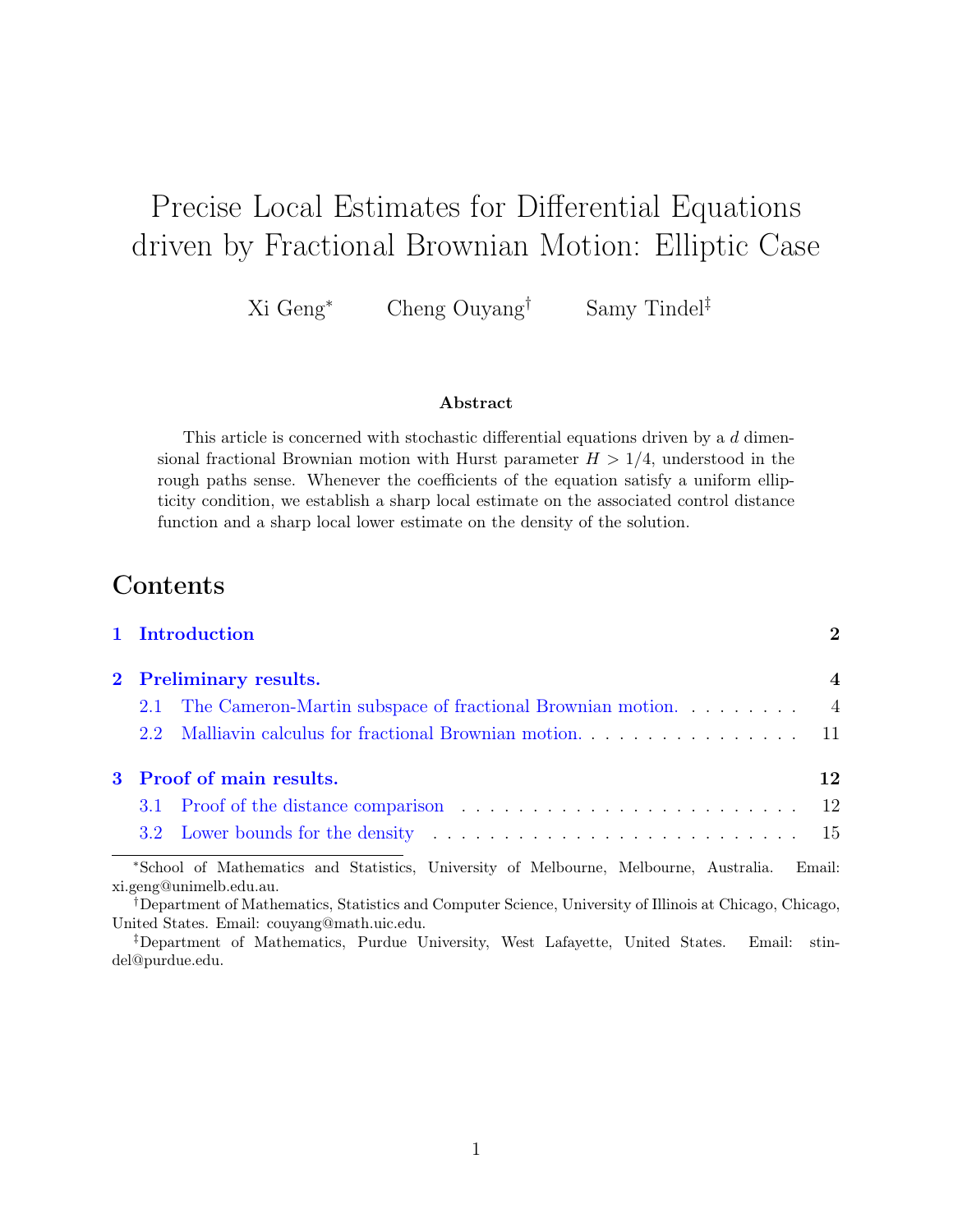# <span id="page-1-0"></span>1 Introduction

In this paper, we consider the following stochastic differential equation (SDE)

<span id="page-1-1"></span>
$$
X_t = x + \sum_{i=1}^d \int_0^t V_i(X_s) dB_s^i, \quad t \in [0, 1], \tag{1.1}
$$

where  $x \in \mathbb{R}^N$ ,  $V_1, \dots, V_d$  are  $C^{\infty}$ -bounded vector fields on  $\mathbb{R}^N$  and  $\{B_t\}_{0 \le t \le 1}$  is an ddimensional fractional Brownian motion. We assume throughout the paper that in [\(1.1\)](#page-1-1) the fractional Brownian motion has Hurst parameter  $H \in (1/4, 1)$  and that the vector fields  $V_i$ 's satisfy the uniform ellipticity condition. When  $H \in (1/2, 1)$ , the above equation is under-stood in Young's sense [\[29\]](#page-22-0); and when  $H \in (1/4, 1/2)$  stochastic integrals in equation [\(1.1\)](#page-1-1) are interpreted as rough path integrals (see, e.g., [\[15,](#page-21-0) [16\]](#page-21-1)) which extends the Young's integral. Existence and uniqueness of solutions to the above equation can be found, for example, in [\[23\]](#page-22-1). In particular, when  $H=\frac{1}{2}$  $\frac{1}{2}$ , this notion of solution coincides with the solution of the corresponding Stratonovitch stochastic differential equation.

It is now well understood that under Hörmander's condition the law of the solution  $X_t$ to equation [\(1.1\)](#page-1-1) admits a smooth probability density  $p(t, x, y)$  with respect to the Lebesgue measure on  $\mathbb{R}^N$  (cf. [\[2,](#page-20-0) [6,](#page-21-2) [13,](#page-21-3) [7\]](#page-21-4)). Moreover, it is shown in [\[3\]](#page-20-1) that, under uniform ellipticity condition, the following global upper bound holds,

<span id="page-1-2"></span>
$$
p(t, x, y) \le C \frac{1}{t^{NH}} \exp\left[-\frac{|x - y|^{(2H+1)/2}}{C t^{2H}}\right].
$$
 (1.2)

Clearly [\(1.2\)](#page-1-2) is of Gaussian type and sharp when  $H > 1/2$ ; while it only gives a sub-Gaussian bound when  $H < 1/2$ . Whether one should still expect a Gaussian upper bound when  $H < 1/2$  remains one of the major open problems in the study of the density function. Another open problem in this direction is to obtain a sharp lower bound for the density  $p(t, x, y)$ .

On the other hand, the Varadhan type estimate established in [\[4\]](#page-21-5) shows that

<span id="page-1-4"></span><span id="page-1-3"></span>
$$
\lim_{t \to 0} t^{2H} \log p(t, x, y) = -\frac{1}{2} d(x, y)^2.
$$
\n(1.3)

In the above, the control distance function  $d(x, y)$  is given by

$$
d^{2}(x, y) = \inf\{\|h\|_{\tilde{\mathcal{H}}}^{2}; \Phi_{1}(x; h) = y\},\tag{1.4}
$$

where  $\bar{\mathcal{H}}$  is the Cameron-Martin space of B and  $\Phi_t(x; \cdot) : \bar{\mathcal{H}} \to C[0, 1]$  is the deterministic Itô map associated to equation [\(1.1\)](#page-1-1). Although one can not directly equate the Varadhan estimate in  $(1.3)$  to the upper bound (or a similar lower bound) in  $(1.2)$ , it naturally motivates the following questions:

Q1. Is the control distance  $d(x, y)$  comparable to the Euclidean distance  $|x - y|$ ?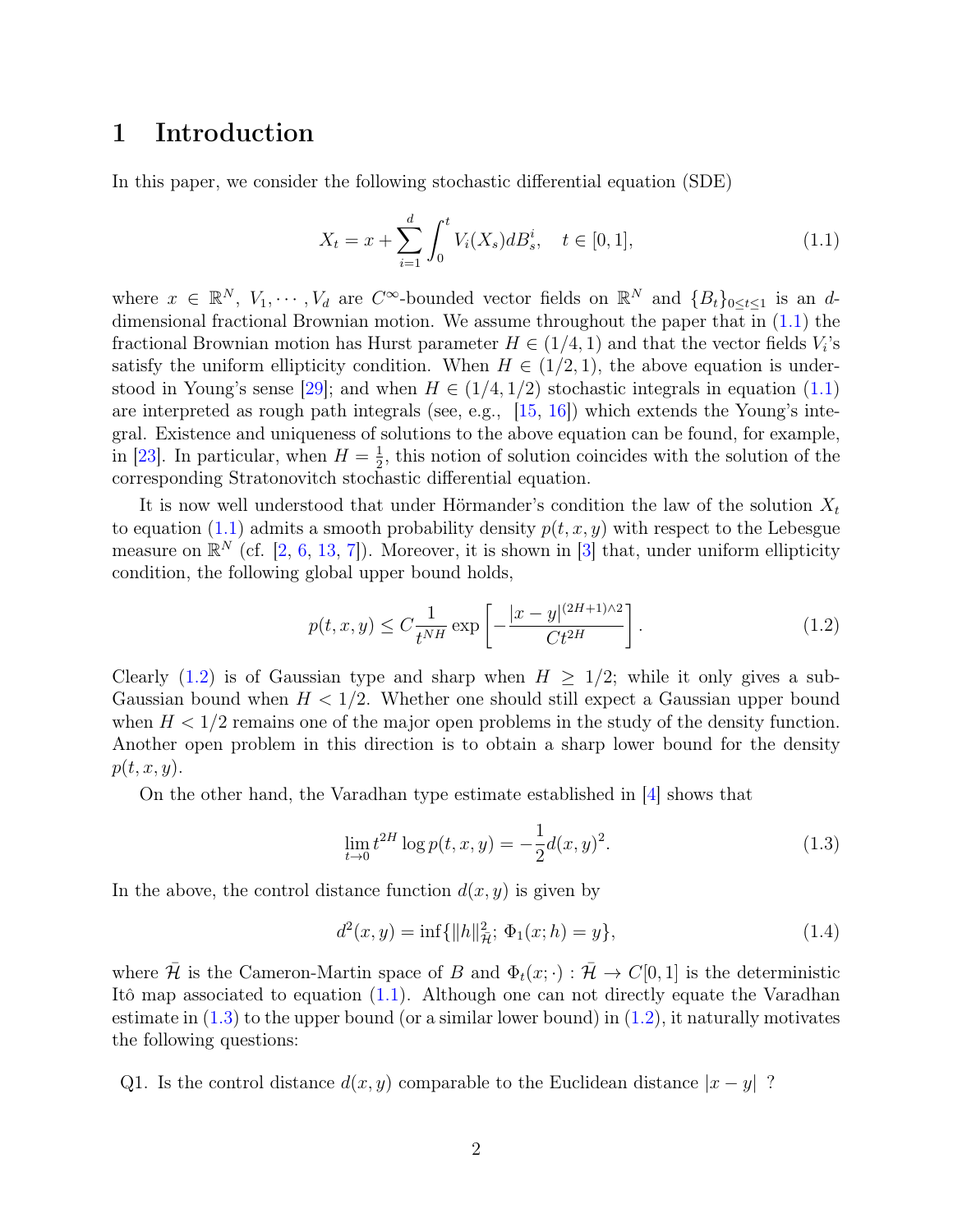Q2. Can we use techniques developed in proving [\(1.3\)](#page-1-3) to obtain some information on the bounds of  $p(t, x, y)$ ? Here we are in particular interested in a lower bound, since progress on the lower bound of the density is limited in the literature.]

Our investigation in the present article shows an effort in answering the above two questions, at least partially. More specifically, our discovery is reported in the following two theorems.

<span id="page-2-0"></span>**Theorem 1.1.** Let d be the control distance given in  $(1.4)$ . Under uniform ellipticity conditions (see the forthcoming equation [\(3.1\)](#page-11-2) for a more explicit version), there exist constants  $C, \delta > 0$ , such that

$$
\frac{1}{C}|x - y| \le d(x, y) \le C|x - y|,
$$
\n(1.5)

for all  $x, y \in \mathbb{R}^N$  with  $|x - y| < \delta$ .

*Remark* 1.2. Theorem  $(1.1)$  reflects our attempt in answering Q1. The control distance  $d(x, y)$  plays an important role in various analytic properties of X in equation [\(1.1\)](#page-1-1), for example, the large deviations of  $X_t$ . Due to the complexity of the Cameron-Martin structure of B, the control distance  $d(x, y)$  is far from being a metric (for example, it is not clear whether it satisfies the triangle inequality) and its shape is not clear. Our investigation shows that  $d(x, y)$ , as a function, is locally comparable to the Euclidean distance. The authors believe that a global equivalence would not hold in general.

Our second result concerns Q2 above and aims at obtaining a lower bound of the density function. It is phrased below in a slightly informal way, and we refer to Theorem [3.4](#page-14-1) for a complete statement.

<span id="page-2-2"></span>**Theorem 1.3.** Let  $p(t, x, y)$  be the probability density of  $X_t$ . Under uniform ellipticity conditions on the vector fields in V, there exist some constants  $C, \tau > 0$  such that

<span id="page-2-1"></span>
$$
p(t, x, y) \ge \frac{C}{t^{NH}},\tag{1.6}
$$

for all  $(t, x, y) \in (0, 1] \times \mathbb{R}^N \times \mathbb{R}^N$  with  $|x - y| \leq t^H$ , and  $t < \tau$ .

Remark 1.4. Relation [\(1.6\)](#page-2-1) presents a local lower bound, both in time and space, for the density function  $p_t(x, y)$ . It is clearly sharp by a quick examination of the case when  $X_t$  is an N-dimensional fractional Brownian motion, i.e. when  $N = d$  and  $V = Id$ .

In order to summarize the methodology we have followed for Theorem [1.1](#page-2-0) and [1.3,](#page-2-2) we should highlight two main ingredients:

(i) Some thorough analytic estimates concerning the Cameron-Martin space related to fractional Brownian motions, which are mostly be useful in order to get proper estimates on the distance d defined by  $(1.4)$ .

(ii) A heavy use of Malliavin calculus, Girsanov's theorem in a fBm context and large deviations techniques are invoked for our local lower bound [\(1.6\)](#page-2-1).

Our analysis relies thus heavily on the particular fBm setting. Generalizations to a broader class of Gaussian processes seem to be nontrivial and are left for a subsequent publication.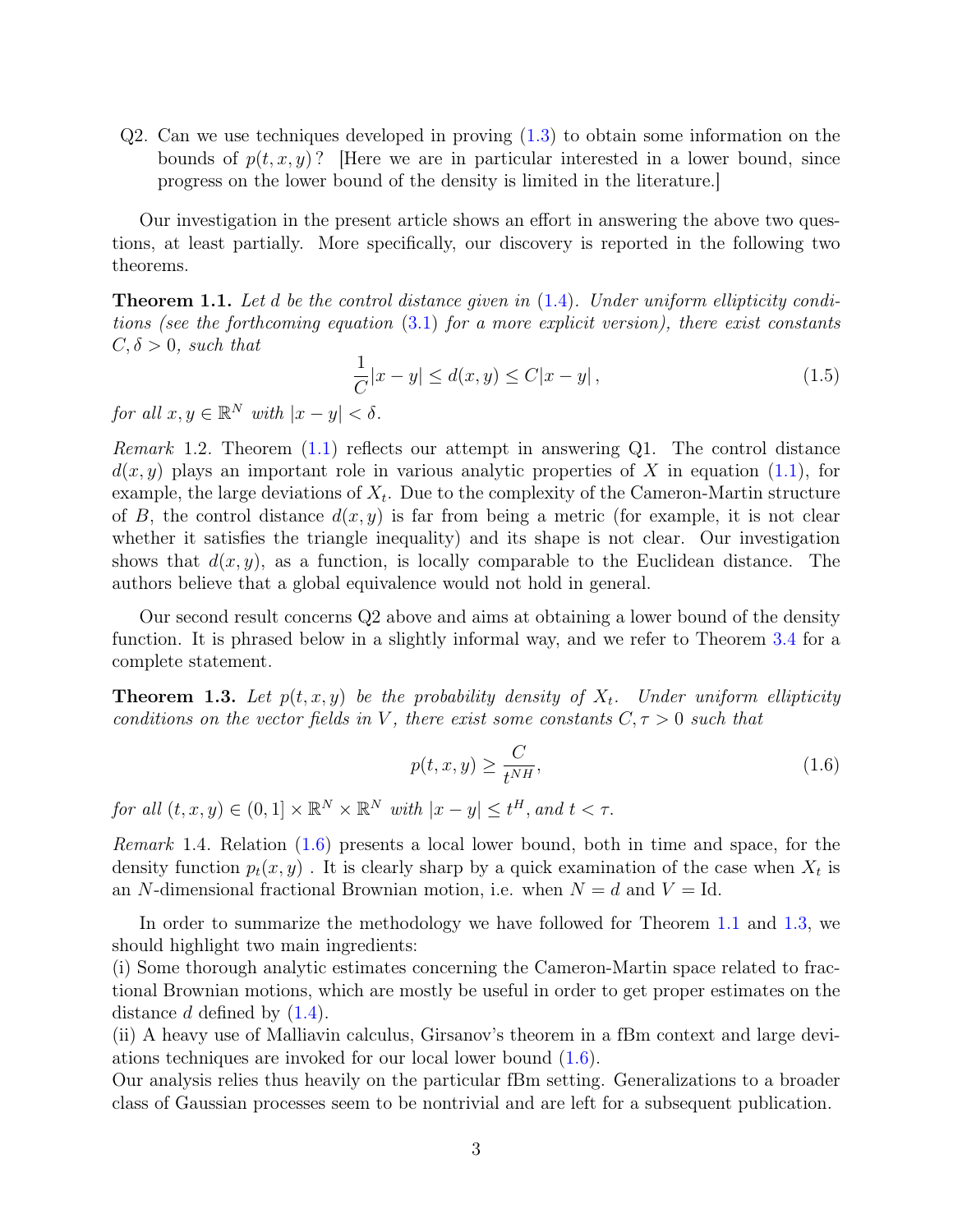Remark 1.5. As one will see below, our argument for both Theorem [1.1](#page-2-0) and [1.3](#page-2-2) hinges crucially on uniform ellipticity of the vector fields. The hypoelliptic case is substantially harder and requires a completely different approach, which will be studied in a companion paper  $|12|$ .

Remark 1.6. For sake of clarity and conciseness, we have restricted most of our analysis to equation  $(1.1)$ , that is an equation with no drift. However, we shall give some hints at the end of the paper about how to extend our results to more general contexts.

Organization of the present paper. In Section [2,](#page-3-0) we present some basic notions from the analysis of fractional Brownian motion. In particular, we provide substantial detail on the Cameron-Martin space of a fractional Brownian motion. This is needed in order to establish the comparison between control distance and the Euclidean distance and will also be helpful for later references. Our main results Theorem [1.1](#page-2-0) and [1.3](#page-2-2) will then be proved in Section [3.](#page-11-0)

## <span id="page-3-0"></span>2 Preliminary results.

This section is devoted to some preliminary results on the Cameron-Martin space related to a fractional Brownian motion. We shall also recall some basic facts about rough paths solutions to noisy equations.

#### <span id="page-3-1"></span>2.1 The Cameron-Martin subspace of fractional Brownian motion.

Let us start by recalling the definition of fractional Brownian motion.

<span id="page-3-2"></span>**Definition 2.1.** A d-dimensional fractional Brownian motion with Hurst parameter  $H \in$  $(0, 1)$  is an  $\mathbb{R}^d$ -valued continuous centered Gaussian process  $B_t = (B_t^1, \ldots, B_t^d)$  whose covariance structure is given by

<span id="page-3-3"></span>
$$
\mathbb{E}[B_s^i B_t^j] = \frac{1}{2} \left( s^{2H} + t^{2H} - |s - t|^{2H} \right) \delta_{ij} \triangleq R(s, t) \delta_{ij}.
$$
 (2.1)

This process is defined and analyzed in numerous articles (cf. [\[10,](#page-21-7) [27,](#page-22-2) [28\]](#page-22-3) for instance), to which we refer for further details. In this section, we mostly focus on a proper definition of the Cameron-Martin subspace related to B. We also prove two general lemmas about this space which are needed for our analysis of the density  $p(t, x, y)$ . Notice that we will frequently identify a Hilbert space with its dual in the canonical way without further mentioning.

In order to introduce the Hilbert spaces which will feature in the sequel, consider a one dimensional fractional Brownian motion  $\{B_t : 0 \le t \le 1\}$  with Hurst parameter  $H \in (0, 1)$ . The discussion here can be easily adapted to the multidimensional setting with arbitrary time horizon [0, T]. Denote W as the space of continuous paths  $w : [0, 1] \to \mathbb{R}^1$  with  $w_0 = 0$ . Let P be the probability measure over W under which the coordinate process  $B_t(w) = w_t$ becomes a fractional Brownian motion. Let  $C_1$  be the associated first order Wiener chaos, i.e.  $C_1 \triangleq \overline{\text{Span}\{B_t : 0 \le t \le 1\}}$  in  $L^2(W, \mathbb{P})$ .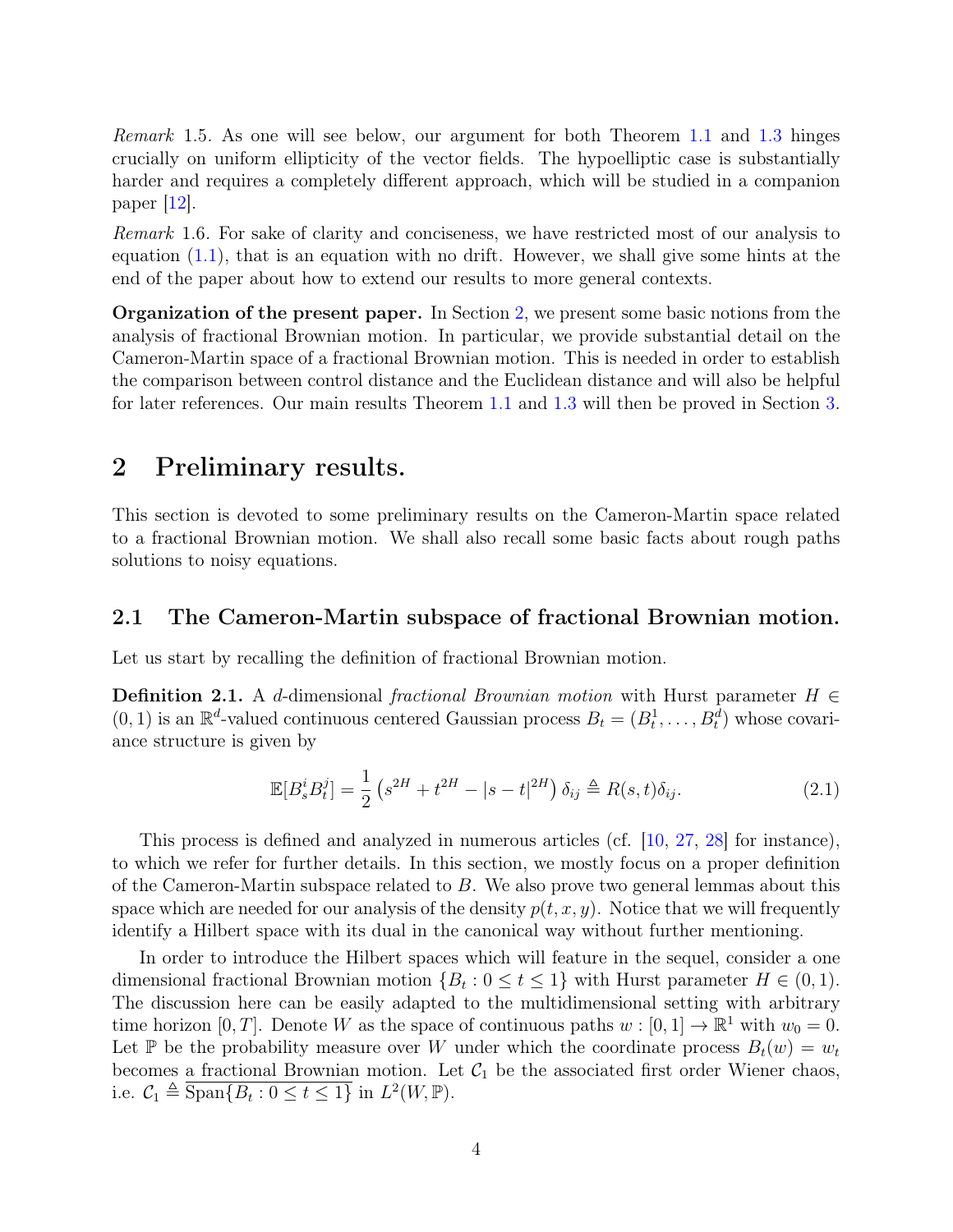<span id="page-4-3"></span>**Definition 2.2.** Let B be a one dimensional fractional Brownian motion as defined in  $(2.1)$ . Define  $\mathcal H$  to be the space of elements  $h \in W$  which can be written as

<span id="page-4-0"></span>
$$
h_t = \mathbb{E}[B_t Z], \quad 0 \le t \le 1,
$$
\n
$$
(2.2)
$$

where  $Z \in C_1$ . We equip  $\overline{\mathcal{H}}$  with an inner product structure given by

$$
\langle h_1, h_2 \rangle_{\bar{\mathcal{H}}} \triangleq \mathbb{E}[Z_1 Z_2], \quad h_1, h_2 \in \bar{\mathcal{H}},
$$

whenever  $h^1, h^2$  are defined by  $(2.2)$  for two random variables  $Z_1, Z_2 \in C_1$ . The Hilbert space  $(\bar{\mathcal{H}}, \langle \cdot, \cdot \rangle_{\bar{\mathcal{H}}})$  is called the *Cameron-Martin subspace* of the fractional Brownian motion.

One of the advantages of working with fractional Brownian motion is that a convenient analytic description of  $\mathcal H$  in terms of fractional calculus is available (cf. [\[10\]](#page-21-7)). Namely recall that given a function f defined on  $[a, b]$ , the right and left fractional integrals of f of order  $\alpha > 0$  are respectively defined by

<span id="page-4-1"></span>
$$
(I_{a+}^{\alpha}f)(t) \triangleq \frac{1}{\Gamma(\alpha)} \int_{a}^{t} f(s)(t-s)^{\alpha-1} ds, \text{ and } (I_{b-}^{\alpha}f)(t) \triangleq \frac{1}{\Gamma(\alpha)} \int_{t}^{b} f(s)(s-t)^{\alpha-1} ds. (2.3)
$$

In the same way the right and left *fractional derivatives* of f of order  $\alpha > 0$  are respectively defined by

<span id="page-4-2"></span>
$$
(D_{a+}^{\alpha}f)(t) \triangleq \left(\frac{d}{dt}\right)^{[\alpha]+1} (I_{a+}^{1-\{\alpha\}}f)(t), \quad \text{and} \quad (D_{b-}^{\alpha}f)(t) \triangleq \left(-\frac{d}{dt}\right)^{[\alpha]+1} (I_{b-}^{1-\{\alpha\}}f)(t), \quad (2.4)
$$

where  $[\alpha]$  is the integer part of  $\alpha$  and  $\{\alpha\} \triangleq \alpha - [\alpha]$  is the fractional part of  $\alpha$ . The following formula for  $D_{a^+}^{\alpha}$ , valid for  $\alpha \in (0,1)$ , will be useful for us:

$$
(D_{a+}^{\alpha}f)(t) = \frac{1}{\Gamma(1-\alpha)} \left( \frac{f(t)}{(t-a)^{\alpha}} + \alpha \int_{a}^{t} \frac{f(t) - f(s)}{(t-s)^{\alpha+1}} ds \right), \quad t \in [a, b]. \tag{2.5}
$$

The fractional integral and derivative operators are inverse to each other. For this and other properties of fractional derivatives, the reader is referred to [\[17\]](#page-21-8).

Let us now go back to the construction of the Cameron-Martin space for B, and proceed as in [\[10\]](#page-21-7). Namely define an isomorphism K between  $L^2([0,1])$  and  $I_{0+}^{H+1/2}(L^2([0,1]))$  in the following way:

<span id="page-4-4"></span>
$$
K\varphi \triangleq \begin{cases} C_H \cdot I_{0^+}^1 \left( t^{H - \frac{1}{2}} \cdot I_{0^+}^{H - \frac{1}{2}} \left( s^{\frac{1}{2} - H} \varphi(s) \right) (t) \right), & H > \frac{1}{2}; \\ C_H \cdot I_{0^+}^{2H} \left( t^{\frac{1}{2} - H} \cdot I_{0^+}^{\frac{1}{2} - H} \left( s^{H - \frac{1}{2}} \varphi(s) \right) (t) \right), & H \le \frac{1}{2}, \end{cases} (2.6)
$$

where  $c_H$  is a universal constant depending only on H. One can easily compute  $K^{-1}$  from the definition of K in terms of fractional derivatives. Moreover, the operator K admits a kernel representation, i.e. there exits a function  $K(t, s)$  such that

$$
(K\varphi)(t) = \int_0^t K(t,s)\varphi(s)ds, \quad \varphi \in L^2([0,1]).
$$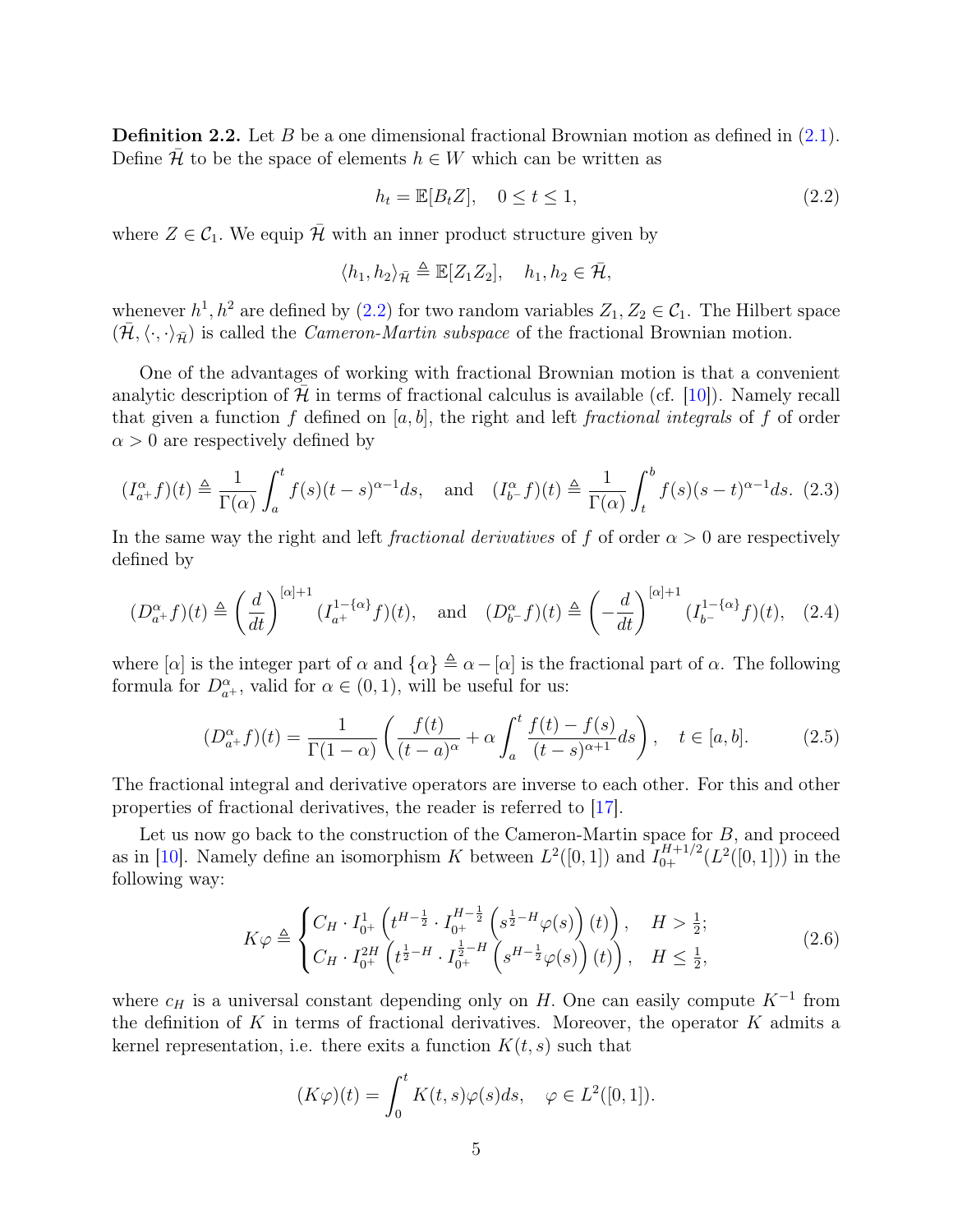The kernel  $K(t, s)$  is defined for  $s < t$  (taking zero value otherwise). One can write down  $K(t, s)$  explicitly thanks to the definitions [\(2.3\)](#page-4-1) and [\(2.4\)](#page-4-2), but this expression is not included here since it will not be used later in our analysis. A crucial property for  $K(t, s)$  is that

<span id="page-5-0"></span>
$$
R(t,s) = \int_0^{t \wedge s} K(t,r)K(s,r)dr,
$$
\n(2.7)

where  $R(t, s)$  is the fractional Brownian motion covariance function introduced in [\(2.1\)](#page-3-3). This essential fact enables the following analytic characterization of the Cameron-Martin space in [\[10,](#page-21-7) Theorem 3.1].

<span id="page-5-5"></span>**Theorem 2.3.** Let  $\bar{\mathcal{H}}$  be the space given in Definition [2.2.](#page-4-3) As a vector space we have  $\bar{\mathcal{H}} = I_{0^+}^{H+1/2}(L^2([0,1])),$  and the Cameron-Martin norm is given by

$$
||h||_{\bar{\mathcal{H}}} = ||K^{-1}h||_{L^{2}([0,1])}.
$$
\n(2.8)

In order to define Wiener integrals with respect to  $B$ , it is also convenient to look at the Cameron-Martin subspace in terms of the covariance structure. Specifically, we define another space  $\mathcal H$  as the completion of the space of simple step functions with inner product induced by

<span id="page-5-2"></span>
$$
\langle \mathbf{1}_{[0,s]}, \mathbf{1}_{[0,t]} \rangle_{\mathcal{H}} \triangleq R(s,t). \tag{2.9}
$$

The space  $\mathcal H$  is easily related to  $\bar{\mathcal H}$ . Namely define the following operator

<span id="page-5-4"></span>
$$
\mathcal{K}^*: \mathcal{H} \to L^2([0,1]), \quad \text{such that} \quad \mathbf{1}_{[0,t]} \mapsto K(t,\cdot). \tag{2.10}
$$

We also set

<span id="page-5-3"></span>
$$
\mathcal{R} \triangleq K \circ \mathcal{K}^* : \mathcal{H} \to \bar{\mathcal{H}},\tag{2.11}
$$

where the operator K is introduced in  $(2.6)$ . Then it can be proved that R is an isometric isomorphism (cf. Lemma [2.7](#page-7-0) below for the surjectivity of  $K^*$ ). In addition, under this identification,  $K^*$  is the adjoint of K, i.e.  $K^* = K^* \circ \mathcal{R}$ . This can be seen by acting on indicator functions and then taking limits. As mentioned above, one advantage about the space  $\mathcal{H}$  is that the fractional Wiener integral operator  $I: \mathcal{H} \to \mathcal{C}_1$  induced by  $\mathbf{1}_{[0,t]} \mapsto B_t$  is an isometric isomorphism. According to relation  $(2.7)$ ,  $B_t$  admits a Wiener integral representation with respect to an underlying Wiener process W:

<span id="page-5-1"></span>
$$
B_t = \int_0^t K(t, s)dW_s.
$$
\n(2.12)

Moreover, the process W in  $(2.12)$  can be expressed as a Wiener integral with respect to B, that is  $W_s = I((\mathcal{K}^*)^{-1} \mathbf{1}_{[0,s]})$  (cf. [\[27,](#page-22-2) relation (5.15)]).

Let us also mention the following useful formula for the natural pairing between  $\mathcal{H}$  and  $\bar{\mathcal{H}}$ . Denote by  $C^{H^-}([0,1];\mathbb{R}^d)$  the space of  $\alpha$ -Hölder continuous path for all  $\alpha < H$ .

**Lemma 2.4.** Let  $H$  be the space defined as the completion of the indicator functions with respect to the inner product [\(2.9\)](#page-5-2). Also recall that  $\overline{\mathcal{H}}$  is introduced in Definition [2.2.](#page-4-3) Then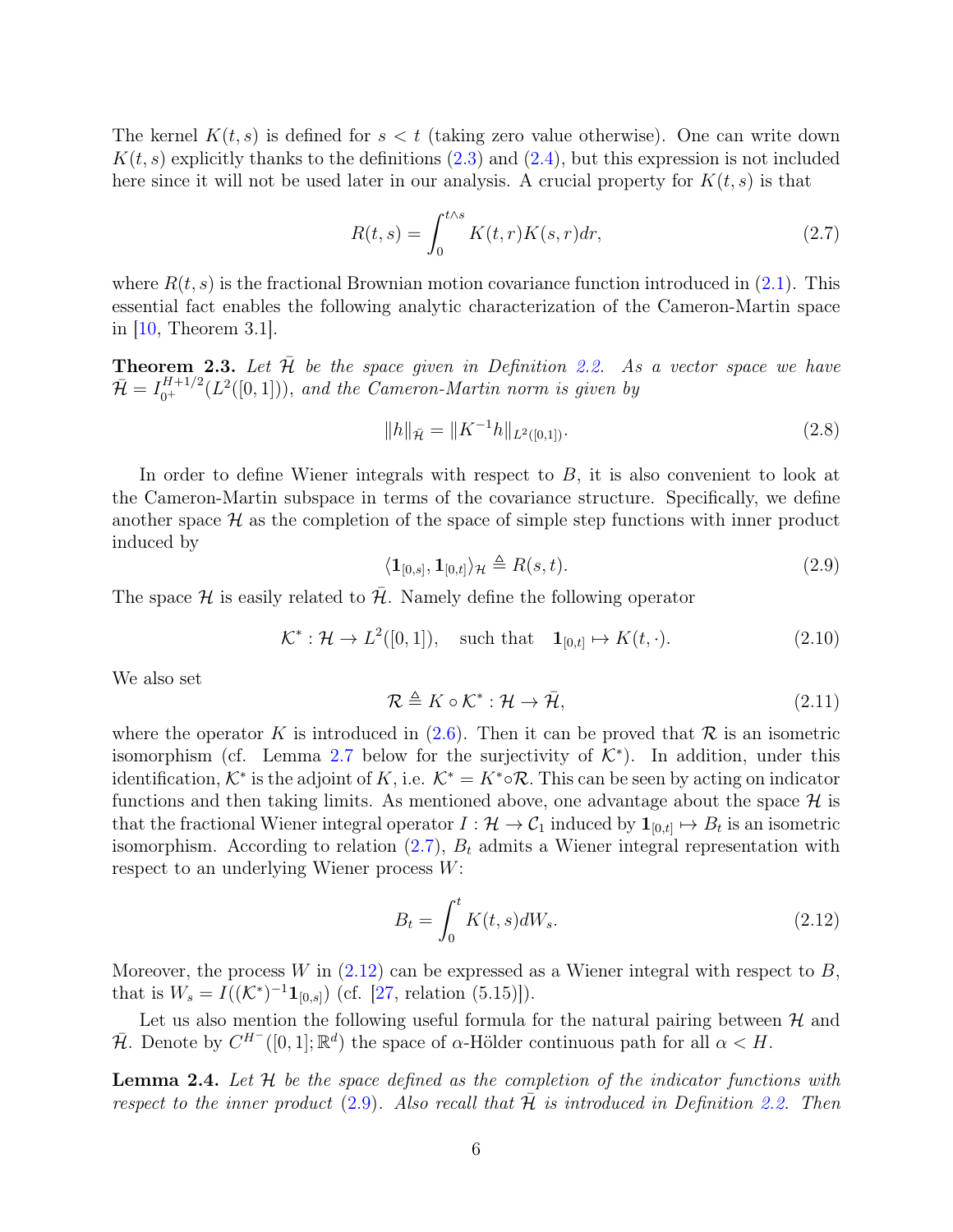through the isometric isomorphism  $R$  defined by [\(2.11\)](#page-5-3), the natural pairing between  $H$  and  $\mathcal H$  is given by

<span id="page-6-4"></span>
$$
\mu \langle f, h \rangle_{\bar{\mathcal{H}}} = \int_0^1 f_s \, dh_s,\tag{2.13}
$$

for all  $f \in C^{H^{-}}([0,1];\mathbb{R}^{d})$ . In the above, the integral on the right-hand side is understood in Young's sense, thanks to Proposition [2.6](#page-7-1) below.

*Proof.* First of all, let  $h \in \mathcal{H}$  and  $g \in \mathcal{H}$  be such that  $\mathcal{R}(g) = h$ . It is easy to see that g can be constructed in the following way. According to Definition [2.2,](#page-4-3) there exists a random variable Z in the first chaos  $C_1$  such that  $h_t = \mathbb{E}[B_t Z]$ . The element  $g \in \mathcal{H}$  is then given via the Wiener integral isomorphism between  $\mathcal H$  and  $\mathcal C_1$ , that is, the element  $g \in \mathcal H$  such that  $Z = I(g)$ . Also note that we have  $h_t = \mathbb{E}[B_t I(g)]$ .

Now consider  $f \in \mathcal{H}$  with bounded variation. The natural pairing between f and h is thus given by

<span id="page-6-0"></span>
$$
\mathcal{H}\langle f,h\rangle_{\bar{\mathcal{H}}} = \mathcal{H}\langle f,g\rangle_{\mathcal{H}} = \mathbb{E}[Z\cdot I(f)].
$$

A direct application of Fubini's theorem then yields:

$$
\mu \langle f, h \rangle_{\bar{\mathcal{H}}} = \mathbb{E}[Z \cdot I(f)] = \mathbb{E}\left[Z \cdot \int_0^1 f_s dB_s\right] = \int_0^1 f_s \mathbb{E}[Z dB_s] = \int_0^1 f_s dh_s. \tag{2.14}
$$

For a general  $f \in \mathcal{H}$ , let  $f^n$  be the dyadic linear approximation of f. By the previous argument,  $(2.14)$  holds for  $f^n$ . On the other hand, thanks to our Hölder assumption on f,  $f^n$  converges to f in  $\alpha$ -Hölder norm for any  $\alpha < H$ . Hence  $\mu \langle f^n, h \rangle_{\bar{\mathcal{H}}}$  converges to  $\mu \langle f, h \rangle_{\bar{\mathcal{H}}}$ , thanks to [\[27,](#page-22-2) Lemma 5.1.1] for  $H > 1/2$  and to the inclusion  $C^{\gamma}([0,1];\mathbb{R}^d) \subset \mathcal{H}$  for all  $\gamma > 1/2 - H$  (see e.g. [\[27,](#page-22-2) page 284]) for  $H < 1/2$ . Finally,  $\int_0^1 f_s^n dh_s$  converges to  $\int_0^1 f_s dh_s$ by standard Young's estimate. The proof is thus completed.  $\Box$ 

The space  $\mathcal{H}$  can also be described in terms of fractional calculus (cf. [\[28\]](#page-22-3)), since the operator  $K^*$  defined by  $(2.10)$  can be expressed as

<span id="page-6-3"></span>
$$
(\mathcal{K}^* f)(t) = \begin{cases} C_H \cdot t^{\frac{1}{2}-H} \cdot \left( I_{1^-}^{H-\frac{1}{2}} \left( s^{H-\frac{1}{2}} f(s) \right) \right)(t), & H > \frac{1}{2}; \\ C_H \cdot t^{\frac{1}{2}-H} \cdot \left( D_{1^-}^{\frac{1}{2}-H} \left( s^{H-\frac{1}{2}} f(s) \right) \right)(t), & H \le \frac{1}{2}. \end{cases}
$$
(2.15)

Starting from this expression, it is readily checked that when  $H > 1/2$  the space H coincides with the following subspace of the Schwartz distributions  $S'$ :

<span id="page-6-1"></span>
$$
\mathcal{H} = \left\{ f \in \mathcal{S}'; \ t^{1/2 - H} \cdot (I_{1^-}^{H-1/2} (s^{H-1/2} f(s)))(t) \text{ is an element of } L^2([0,1]) \right\}. \tag{2.16}
$$

In the case  $H \leq 1/2$ , we simply have

<span id="page-6-2"></span>
$$
\mathcal{H} = I_1^{1/2-H}(L^2([0,1])). \tag{2.17})
$$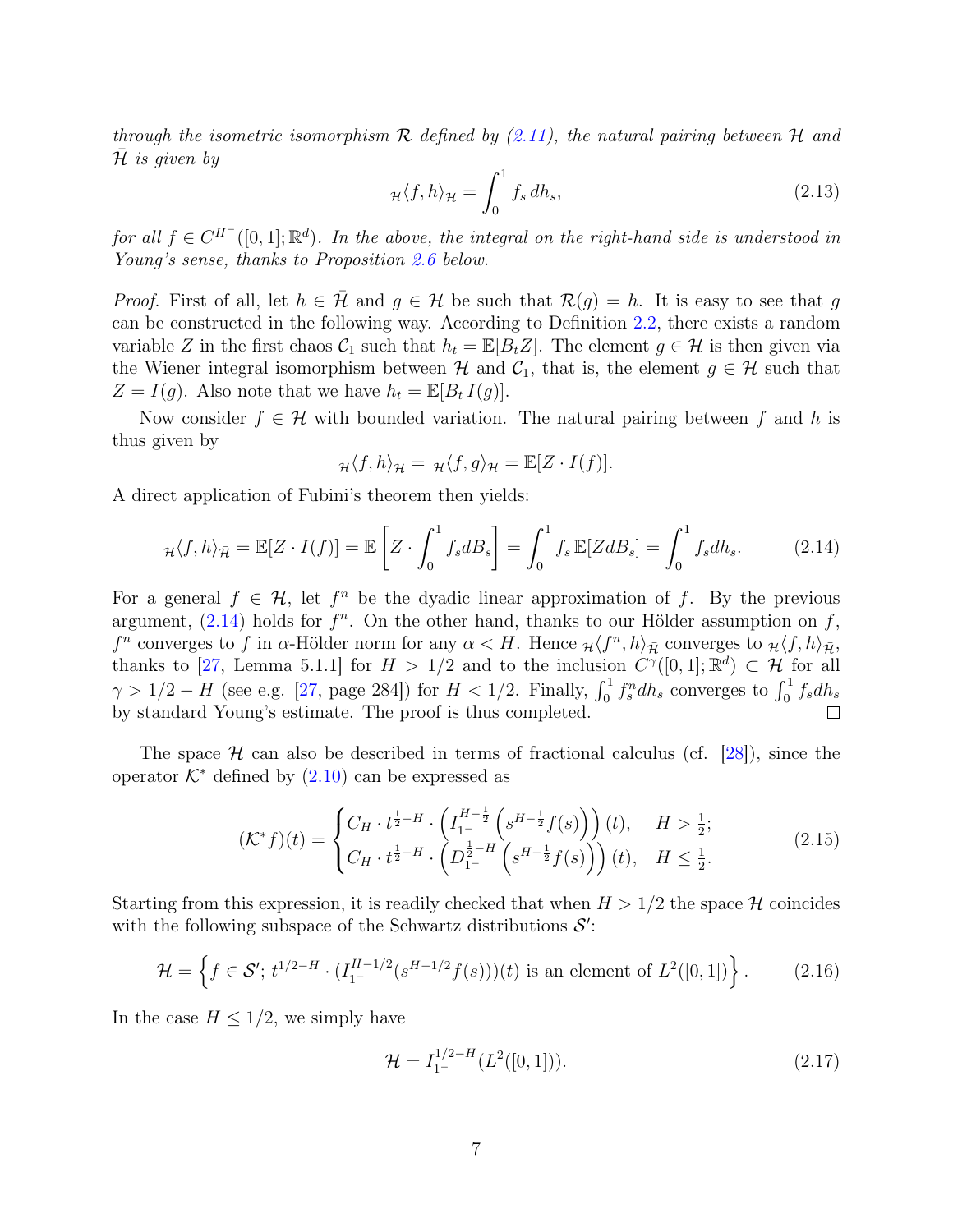*Remark* 2.5. As the Hurst parameter H increases,  $H$  gets larger (and contains distributions when  $H > 1/2$  while H gets smaller. This fact is apparent from Theorem [2.3](#page-5-5) and relations [\(2.16\)](#page-6-1)-[\(2.17\)](#page-6-2). When  $H = 1/2$ , the process  $B_t$  coincides with the usual Brownian motion. In this case, we have  $\mathcal{H} = L^2([0,1])$  and  $\bar{\mathcal{H}} = W_0^{1,2}$  $v_0^{1,2}$ , the space of absolutely continuous paths starting at the origin with square integrable derivative.

Next we mention a variational embedding theorem for the Cameron-Martin subspace  $\mathcal H$ which will be used in a crucial way. The case when  $H > 1/2$  is a simple exercise starting from the definition [\(2.2\)](#page-4-0) of  $\mathcal H$  and invoking the Cauchy-Schwarz inequality. The case when  $H \leq 1/2$  was treated in [\[14\]](#page-21-9). From a pathwise point of view, this allows us to integrate a fractional Brownian path against a Cameron-Martin path or vice versa (cf. [\[29\]](#page-22-0)), and to make sense of ordinary differential equations driven by a Cameron-Martin path (cf. [\[21\]](#page-22-4)).

<span id="page-7-1"></span>**Proposition 2.6.** If  $H > \frac{1}{2}$ , then  $\overline{\mathcal{H}} \subseteq C_0^H([0,1];\mathbb{R}^d)$ , the space of H-Hölder continuous paths. If  $H \leq \frac{1}{2}$  $\frac{1}{2}$ , then for any  $q > (H + 1/2)^{-1}$ , we have  $\overline{\mathcal{H}} \subseteq C_0^{q\text{-var}}$  $\mathcal{O}_0^{q\text{-}\mathrm{var}}([0,1];\mathbb{R}^d)$ , the space of continuous paths with finite q-variation. In addition, the above inclusions are continuous embeddings.

Finally, we prove two general lemmas on the Cameron-Martin subspace that are needed later on. These properties do not seem to be contained in the literature and they require some care based on fractional calculus. The first one claims the surjectivity of  $K^*$  on properly defined spaces.

<span id="page-7-0"></span>**Lemma 2.7.** Let  $H \in (0,1)$ , and consider the operator  $\mathcal{K}^* : \mathcal{H} \to L^2([0,1])$  defined by  $(2.10)$ . Then  $K^*$  is surjective.

*Proof.* If  $H > 1/2$ , we know that the image of  $K^*$  contains all indicator functions (cf. [\[27,](#page-22-2) Equation  $(5.14)$ . Therefore,  $K^*$  is surjective.

If  $H < 1/2$ , we first claim that the image of  $K^*$  contains functions of the form  $t^{1/2-H}p(1-t)$ where  $p(t)$  is a polynomial. Indeed, given an arbitrary  $\beta \geq 0$ , consider the function

$$
f_{\beta}(t) \triangleq t^{\frac{1}{2}-H} (1-t)^{\beta+\frac{1}{2}-H}.
$$

It is readily checked that  $D_{1-}^{\frac{1}{2}-H} f_\beta \in L^2([0,1])$ , and hence  $f_\beta \in I_{1-}^{\frac{1}{2}-H}(L^2([0,1])) = \mathcal{H}$ . Using the analytic expression [\(2.15\)](#page-6-3) for  $K^*$ , we can compute  $K^*f_\beta$  explicitly (cf. [\[17,](#page-21-8) Chapter 2, Equation  $(2.45)$ ] as

$$
(\mathcal{K}^* f_\beta)(t) = C_H \frac{\Gamma\left(\beta + \frac{3}{2} - H\right)}{\Gamma(\beta + 1)} t^{\frac{1}{2} - H} (1 - t)^\beta.
$$

Since  $\beta$  is arbitrary and  $\mathcal{K}^*$  is linear, the claim follows.

Now it remains to show (with a change of variable) that the space of functions of the form  $(1-t)^{\frac{1}{2}-H}p(t)$  with  $p(t)$  being a polynomial is dense in  $L^2([0,1])$ . To this end, let  $\varphi \in C_c^{\infty}((0,1))$ . Then  $\psi(t) \triangleq (1-t)^{-(1/2-H)}\varphi(t) \in C_c^{\infty}((0,1))$ . According to Bernstein's approximation theorem, for any  $\varepsilon > 0$ , there exists a polynomial  $p(t)$  such that

$$
\|\psi - p\|_{\infty} < \varepsilon,
$$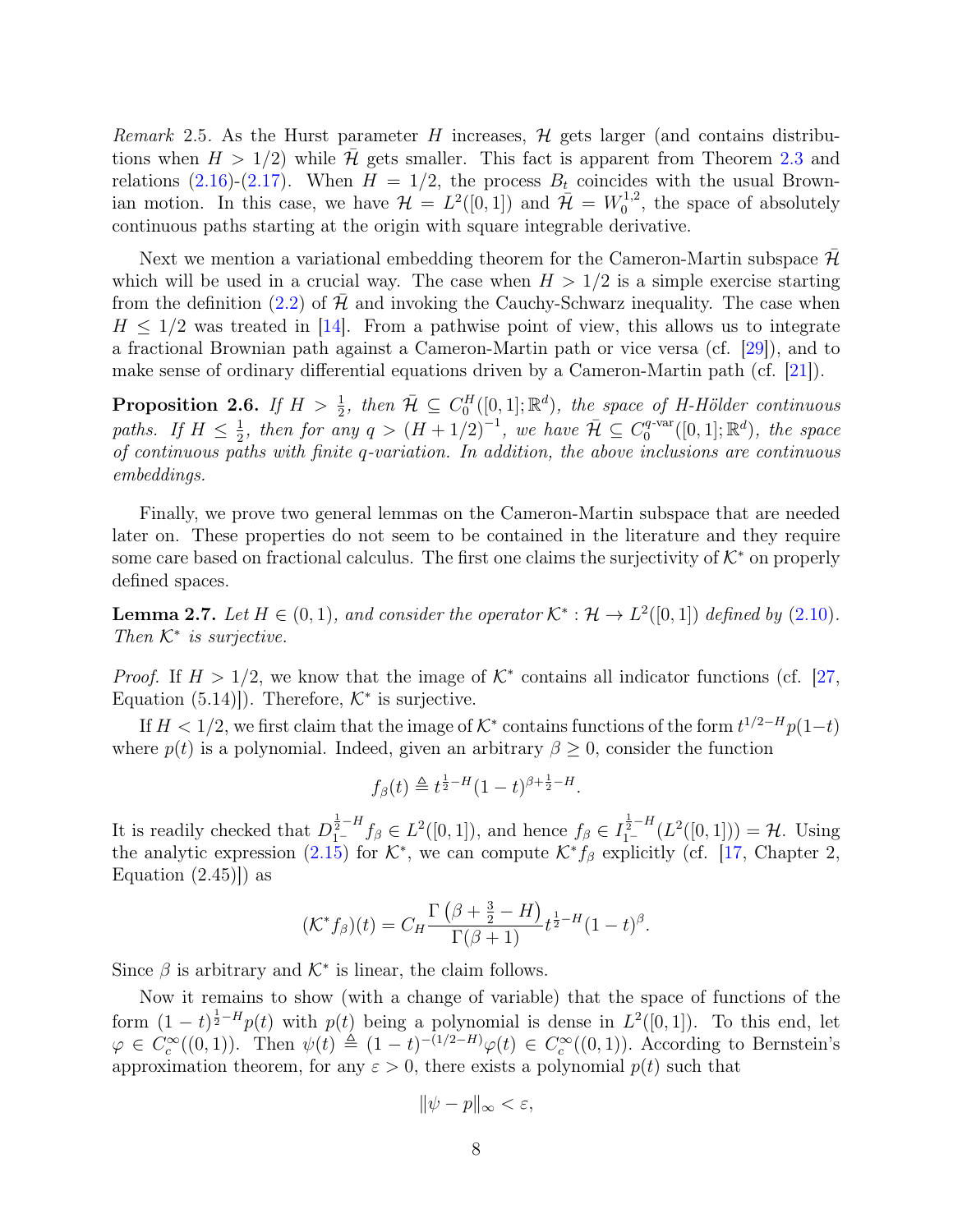and thus

$$
\sup_{0\leq t\leq 1}|\varphi(t)-(1-t)^{\frac{1}{2}-H}p(t)|<\varepsilon.
$$

Therefore, functions in  $C_c^{\infty}((0,1))$  (and thus in  $L^2([0,1])$ ) can be approximated by functions of the desired form.  $\Box$ 

Our second lemma gives some continuous embedding properties for  $\mathcal H$  and  $\bar{\mathcal H}$  in the irregular case  $H < 1/2$ , whose proof relies on Lemma [2.7.](#page-7-0)

<span id="page-8-3"></span>**Lemma 2.8.** For  $H < 1/2$ , the inclusions  $H \subseteq L^2([0,1])$  and  $W_0^{1,2} \subseteq \overline{\mathcal{H}}$  are continuous embeddings.

*Proof.* For the first assertion, let  $f \in \mathcal{H}$ . We wish to prove that

<span id="page-8-2"></span>
$$
||f||_{L^{2}([0,1])} \leq C_H ||f||_{\mathcal{H}}.\tag{2.18}
$$

Towards this aim, define  $\varphi \triangleq \mathcal{K}^* f$ , where  $\mathcal{K}^*$  is defined by [\(2.10\)](#page-5-4). Observe that  $\mathcal{K}^*$ :  $\mathcal{H} \to L^2([0,1])$  and thus  $f \in L^2([0,1])$ . By solving f in terms of  $\varphi$  using the analytic expression  $(2.15)$  for  $K^*$ , we have

<span id="page-8-1"></span><span id="page-8-0"></span>
$$
f(t) = C_H t^{\frac{1}{2} - H} \left( I_{1-}^{\frac{1}{2} - H} \left( s^{H - \frac{1}{2}} \varphi(s) \right) \right) (t).
$$
 (2.19)

We now bound the right hand side of  $(2.19)$ . Our first step in this direction is to notice that according to the definition [\(2.3\)](#page-4-1) of fractional integral we have

$$
\left| \left( I_{1^-}^{\frac{1}{2}-H} (s^{H-\frac{1}{2}} \varphi(s)) \right) (t) \right| = C_H \left| \int_t^1 (s-t)^{-\frac{1}{2}-H} s^{H-\frac{1}{2}} \varphi(s) ds \right|
$$
  
\n
$$
\leq C_H \int_t^1 (s-t)^{-\frac{1}{2}-H} s^{H-\frac{1}{2}} |\varphi(s)| ds
$$
  
\n
$$
= C_H \int_t^1 (s-t)^{-\frac{1}{4}-\frac{H}{2}} \left( (s-t)^{-\frac{1}{4}-\frac{H}{2}} s^{H-\frac{1}{2}} |\varphi(s)| \right) ds.
$$

Hence a direct application of Cauchy-Schwarz inequality gives

$$
\left| \left( I_{1^-}^{\frac{1}{2}-H} (s^{H-\frac{1}{2}} \varphi(s)) \right) (t) \right| \leq C_H \left( \int_t^1 (s-t)^{-\frac{1}{2}-H} ds \right)^{\frac{1}{2}} \left( \int_t^1 (s-t)^{-\frac{1}{2}-H} s^{2H-1} |\varphi(s)|^2 ds \right)^{\frac{1}{2}}
$$
  
=  $C_H (1-t)^{\frac{1}{2}(\frac{1}{2}-H)} \left( \int_t^1 (s-t)^{-\frac{1}{2}-H} s^{2H-1} |\varphi(s)|^2 ds \right)^{\frac{1}{2}}, \qquad (2.20)$ 

where we recall that  $C_H$  is a positive constant which can change from line to line. Therefore, plugging  $(2.20)$  into  $(2.19)$  we obtain

$$
||f||_{L^{2}([0,1])}^{2} \leq C_{H} \int_{0}^{1} \left( t^{1-2H} (1-t)^{\frac{1}{2}-H} \int_{t}^{1} (s-t)^{-\frac{1}{2}-H} s^{2H-1} |\varphi(s)|^{2} ds \right) dt.
$$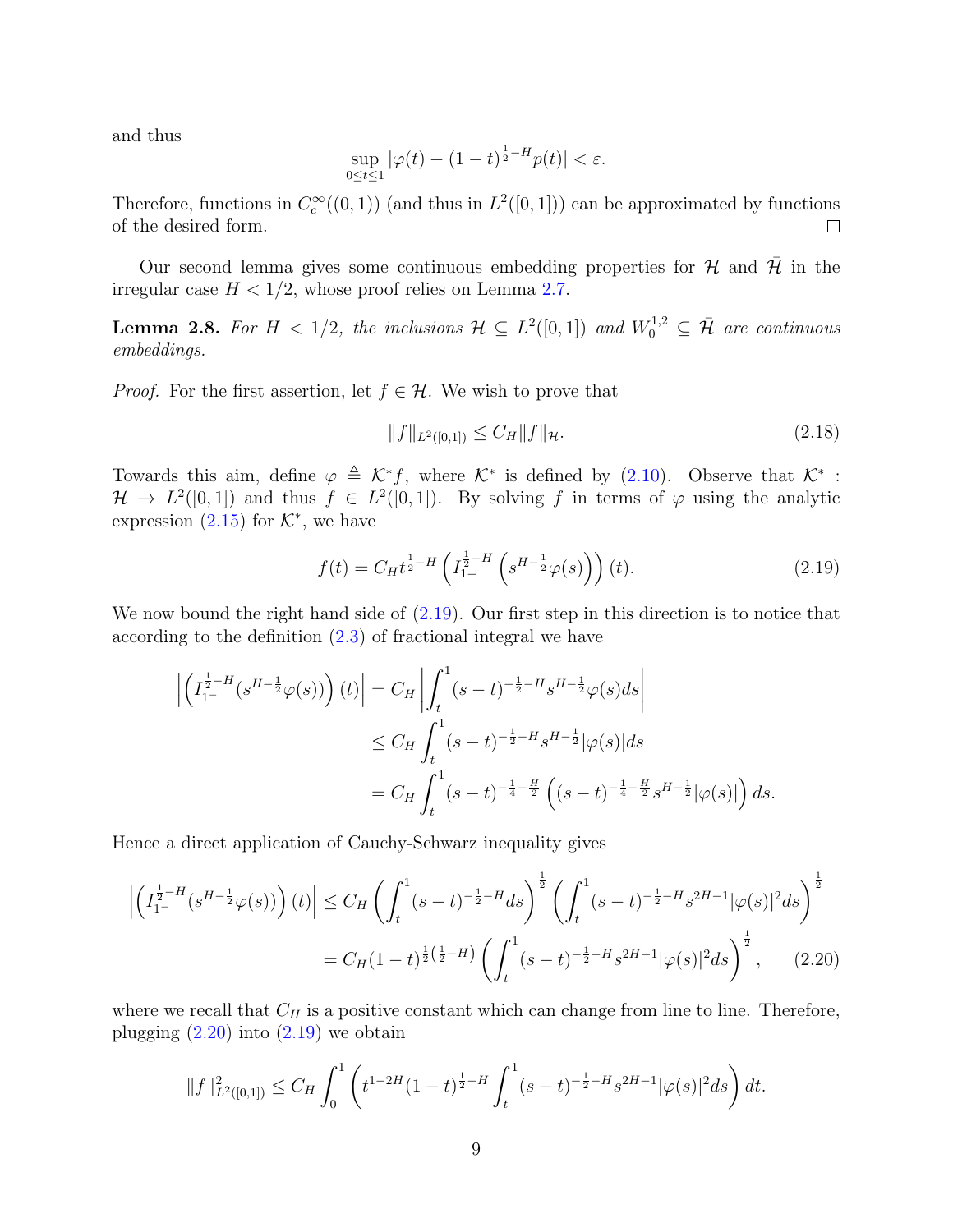We now bound all the terms of the form  $s^{\beta}$  with  $\beta > 0$  by 1. This gives

$$
||f||_{L^{2}([0,1])}^{2} \leq C_{H} \int_{0}^{1} dt \int_{t}^{1} (s-t)^{-\frac{1}{2}-H} |\varphi(s)|^{2} ds = C_{H} \int_{0}^{1} |\varphi(s)|^{2} ds \int_{0}^{s} (s-t)^{-\frac{1}{2}-H} dt
$$
  
=  $C_{H} \int_{0}^{1} s^{\frac{1}{2}-H} |\varphi(s)|^{2} ds \leq C_{H} ||\varphi||_{L^{2}([0,1])}^{2} = C_{H} ||f||_{\mathcal{H}}^{2},$ 

which is our claim  $(2.18)$ .

For the second assertion about the embedding of  $W_0^{1,2}$  $v_0^{1,2}$  in  $\bar{\mathcal{H}}$ , let  $h \in W_0^{1,2}$  $_{0}^{1,2}$ . We thus also have  $h \in \bar{\mathcal{H}}$  and we can write  $h = K\varphi$  for some  $\varphi \in L^2([0,1])$ . We first claim that

<span id="page-9-0"></span>
$$
\int_0^1 f(s)dh(s) = \int_0^1 \mathcal{K}^* f(s)\varphi(s)ds\tag{2.21}
$$

for all  $f \in \mathcal{H}$ . This assertion can be reduced in the following way: since  $\mathcal{H} \hookrightarrow L^2([0,1])$  continuously and  $\mathcal{K}^* : \mathcal{H} \to L^2([0,1])$  is continuous, one can take limits along indicator functions in [\(2.21\)](#page-9-0). Thus it is sufficient to consider  $f = \mathbf{1}_{[0,t]}$  in (2.21). In addition, relation (2.21) can be checked easily for  $f = \mathbf{1}_{[0,t]}$ . Namely we have

$$
\int_0^1 \mathbf{1}_{[0,t]}(s) dh(s) = h(t) = \int_0^t K(t,s) \varphi(s) ds = \int_0^1 \left( \mathcal{K}^* \mathbf{1}_{[0,t]} \right)(s) \varphi(s) ds.
$$

Therefore, our claim [\(2.21\)](#page-9-0) holds true. Now from Lemma [2.7,](#page-7-0) if  $\varphi \in L^2([0,1])$  there exists  $f \in \mathcal{H}$  such that  $\varphi = \mathcal{K}^* f$ . For this particular f, invoking relation [\(2.21\)](#page-9-0) we get

<span id="page-9-1"></span>
$$
\int_0^1 f(s)dh(s) = \|\varphi\|_{L^2([0,1])}^2.
$$
\n(2.22)

But we also know that

<span id="page-9-2"></span>
$$
\|\varphi\|_{L^2([0,1])} = \|h\|_{\bar{\mathcal{H}}} = \|f\|_{\mathcal{H}}, \quad \text{and thus} \quad \|\varphi\|_{L^2([0,1])}^2 = \|h\|_{\bar{\mathcal{H}}}\|f\|_{\mathcal{H}}.
$$
 (2.23)

In addition recall that the  $W^{1,2}$  norm can be written as

$$
||h||_{W^{1,2}} = \sup_{\psi \in L^2([0,1])} \frac{\left| \int_0^1 \psi(s) dh(s) \right|}{||\psi||_{L^2([0,1])}}
$$

Owing to  $(2.22)$  and  $(2.23)$  we thus get

$$
||h||_{W^{1,2}} \ge \frac{\int_0^1 f(s)dh(s)}{||f||_{L^2([0,1])}} = \frac{||h||_{\bar{\mathcal{H}}}||f||_{\mathcal{H}}}{||f||_{L^2([0,1])}} \ge C_H ||h||_{\bar{\mathcal{H}}},
$$

where the last step stems from [\(2.18\)](#page-8-2). The continuous embedding  $W_0^{1,2} \subseteq \overline{\mathcal{H}}$  follows.  $\Box$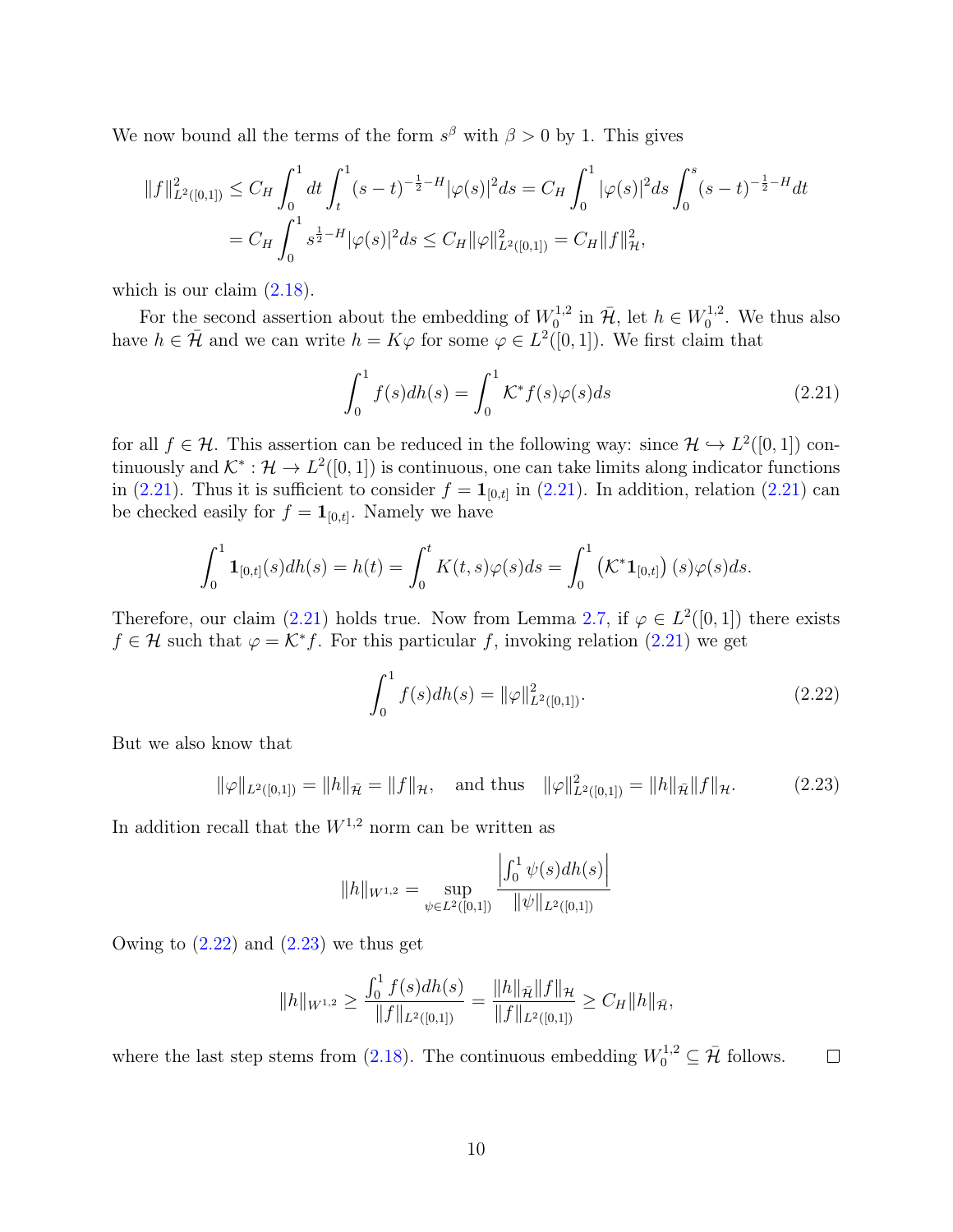#### <span id="page-10-0"></span>2.2 Malliavin calculus for fractional Brownian motion.

In this section we review some basic aspects of Malliavin calculus and set up corresponding notations. The reader is referred to [\[27\]](#page-22-2) for further details.

We consider the fractional Brownian motion  $B = (B^1, \ldots, B^d)$  as in Definition  $(2.1)$ , defined on a complete probability space  $(\Omega, \mathcal{F}, \mathbb{P})$ . For sake of simplicity, we assume that  $\mathcal F$ is generated by  $\{B_t; t \in [0,T]\}$ . An F-measurable real valued random variable F is said to be *cylindrical* if it can be written, with some  $m \geq 1$ , as

$$
F = f(B_{t_1},...,B_{t_m}),
$$
 for  $0 \le t_1 < \cdots < t_m \le 1$ ,

where  $f : \mathbb{R}^m \to \mathbb{R}$  is a  $C_b^{\infty}$  function. The set of cylindrical random variables is denoted by  $S$ .

The Malliavin derivative is defined as follows: for  $F \in \mathcal{S}$ , the derivative of F in the direction  $h \in \mathcal{H}$  is given by

$$
\mathbf{D}_h F = \sum_{i=1}^m \frac{\partial f}{\partial x_i} (B_{t_1}, \dots, B_{t_m}) h_{t_i}.
$$

More generally, we can introduce iterated derivatives. Namely, if  $F \in \mathcal{S}$ , we set

$$
\mathbf{D}_{h_1,\ldots,h_k}^k F = \mathbf{D}_{h_1}\ldots \mathbf{D}_{h_k} F.
$$

For any  $p \geq 1$ , it can be checked that the operator  $\mathbf{D}^k$  is closable from S into  $\mathbf{L}^p(\Omega; \mathcal{H}^{\otimes k})$ . We denote by  $\mathbb{D}^{k,p}(\mathcal{H})$  the closure of the class of cylindrical random variables with respect to the norm

$$
||F||_{k,p} = \left(\mathbb{E}\left[|F|^p\right] + \sum_{j=1}^{k} \mathbb{E}\left[\left\|\mathbf{D}^j F\right\|_{\mathcal{H}^{\otimes j}}^p\right]\right)^{\frac{1}{p}},\tag{2.24}
$$

and we also set  $\mathbb{D}^{\infty}(\mathcal{H}) = \cap_{p \geq 1} \cap_{k \geq 1} \mathbb{D}^{k,p}(\mathcal{H}).$ 

Estimates of Malliavin derivatives are crucial in order to get information about densities of random variables, and Malliavin covariance matrices as well as non-degenerate random variables will feature importantly in the sequel.

**Definition 2.9.** Let  $F = (F^1, \ldots, F^n)$  be a random vector whose components are in  $\mathbb{D}^{\infty}(\mathcal{H})$ . Define the *Malliavin covariance matrix* of  $F$  by

$$
\gamma_F = (\langle \mathbf{D} F^i, \mathbf{D} F^j \rangle_{\mathcal{H}})_{1 \le i,j \le n}.\tag{2.25}
$$

Then F is called non-degenerate if  $\gamma_F$  is invertible a.s. and

$$
(\det \gamma_F)^{-1} \in \cap_{p \ge 1} L^p(\Omega).
$$

It is a classical result that the law of a non-degenerate random vector  $F = (F^1, \ldots, F^n)$ admits a smooth density with respect to the Lebesgue measure on  $\mathbb{R}^n$ .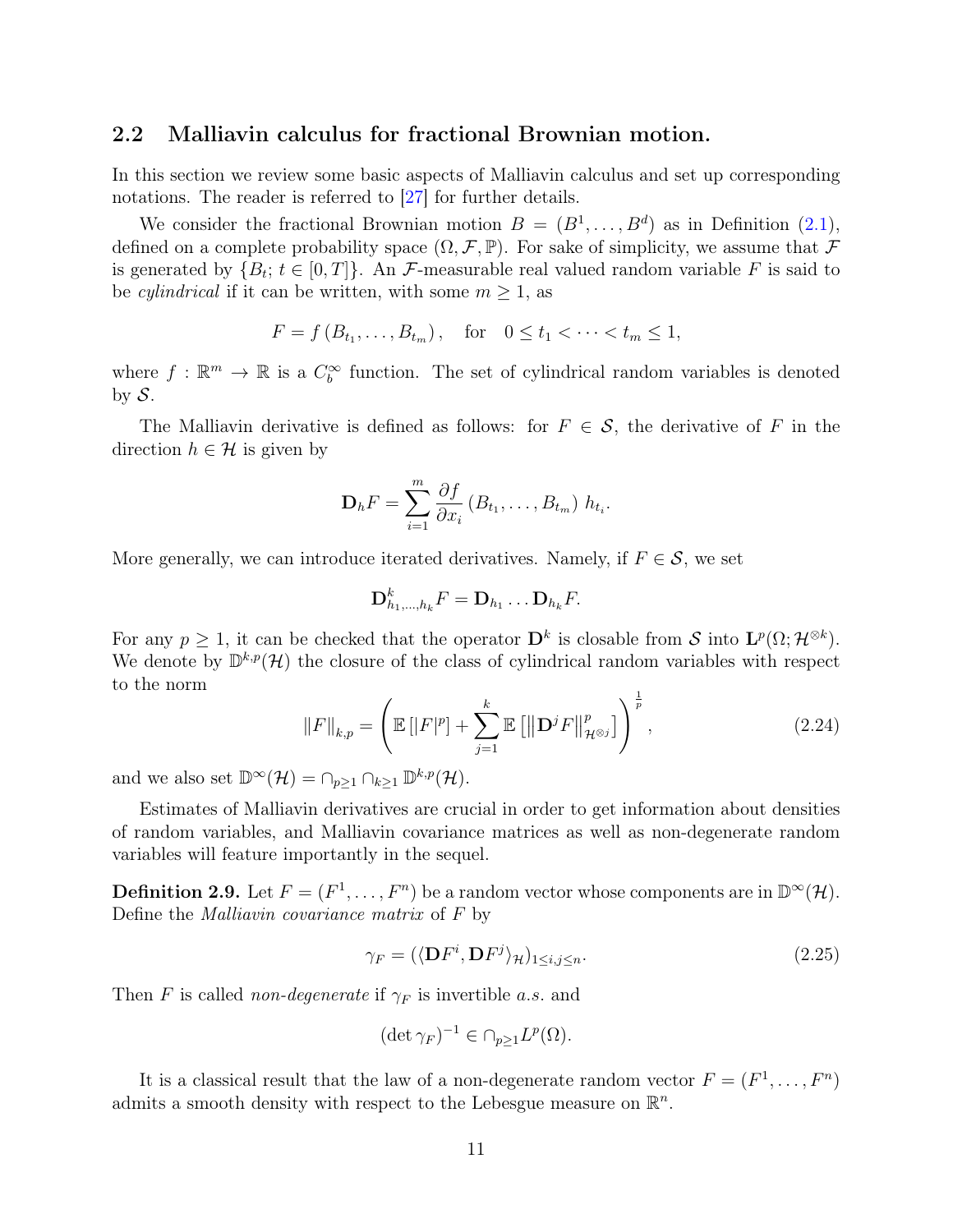# <span id="page-11-0"></span>3 Proof of main results.

In this section, we prove Theorem [1.1](#page-2-0) and Theorem [1.3.](#page-2-2) We emphasize that our analysis relies crucially on the uniform ellipticity of the vector fields  $V_i$ 's in equation  $(1.1)$ , which is spelled out explicitly below.

**Uniform Ellipticity Assumption.** The  $\mathcal{C}_b^{\infty}$  vector fields  $V = \{V_1, \ldots, V_d\}$  are such that

<span id="page-11-2"></span>
$$
\Lambda_1|\xi|^2 \le \xi^* V(x) V(x)^* \xi \le \Lambda_2 |\xi|^2, \quad \forall x, \xi \in \mathbb{R}^N,
$$
\n(3.1)

with some constants  $\Lambda_1, \Lambda_2 > 0$ , where  $(\cdot)^*$  denotes matrix transpose.

We now split our proofs in two subsections, corresponding respectively to Theorem [1.1](#page-2-0) and Theorem [1.3.](#page-2-2)

#### <span id="page-11-1"></span>3.1 Proof of the distance comparison

In order to prove Theorem [1.1,](#page-2-0) recall first that  $\Phi_t(x; \cdot) : \overline{\mathcal{H}} \to C[0, 1]$  is the deterministic Itô map associated to equation [\(1.1\)](#page-1-1). For  $x, y \in \mathbb{R}^N$ , set

<span id="page-11-3"></span>
$$
\Pi_{x,y} \triangleq \{ h \in \bar{\mathcal{H}} : \Phi_1(x; h) = y \}
$$
\n(3.2)

the set of Cameron-Martin paths that joining  $x$  to  $y$  though the Itô map. Under our assump-tion [\(3.1\)](#page-11-2) it is easy to construct an  $h \in \mathcal{H} \in \Pi_{x,y}$  explicitly, which will ease our computations later on.

<span id="page-11-5"></span>**Lemma 3.1.** Let  $V = \{V_1, \ldots, V_d\}$  be vector fields satisfying the uniform elliptic assump-tion [\(3.1\)](#page-11-2). Given  $x, y \in \mathbb{R}^N$ , define

<span id="page-11-4"></span>
$$
h_t \triangleq \int_0^t V^*(z_s) \cdot (V(z_s)V^*(z_s))^{-1} \cdot (y-x)ds,\tag{3.3}
$$

where  $z_t \triangleq (1-t)x+ty$  is the line segment from x to y. Then  $h \in \Pi_{x,y}$ , where  $\Pi_{x,y}$  is defined by relation [\(3.2\)](#page-11-3).

*Proof.* Since  $\bar{\mathcal{H}} = I_{0^+}^{H+1/2}(L^2([0,1]))$  contains smooth paths, it is obvious that  $h \in \bar{\mathcal{H}}$ . As far as  $z_t$  is concerned, the definition  $z_t = (1-t)x + ty$  clearly implies that  $z_0 = x, z_1 = y$  and  $\dot{z}_t = y - x$ . In addition, since  $VV^*(\xi)$  is invertible for all  $\xi \in \mathbb{R}^N$  under our condition  $(3.1)$ , we get

 $\dot{z}_t = y - x = (VV^*(VV^*)^{-1})(z_t) \cdot (y - x) = V(z_t)\dot{h}_t,$ 

where the last identity stems from the definition [\(3.3\)](#page-11-4) of h. Therefore  $h \in \Pi_{x,y}$  according to our definition [\(3.2\)](#page-11-3).  $\Box$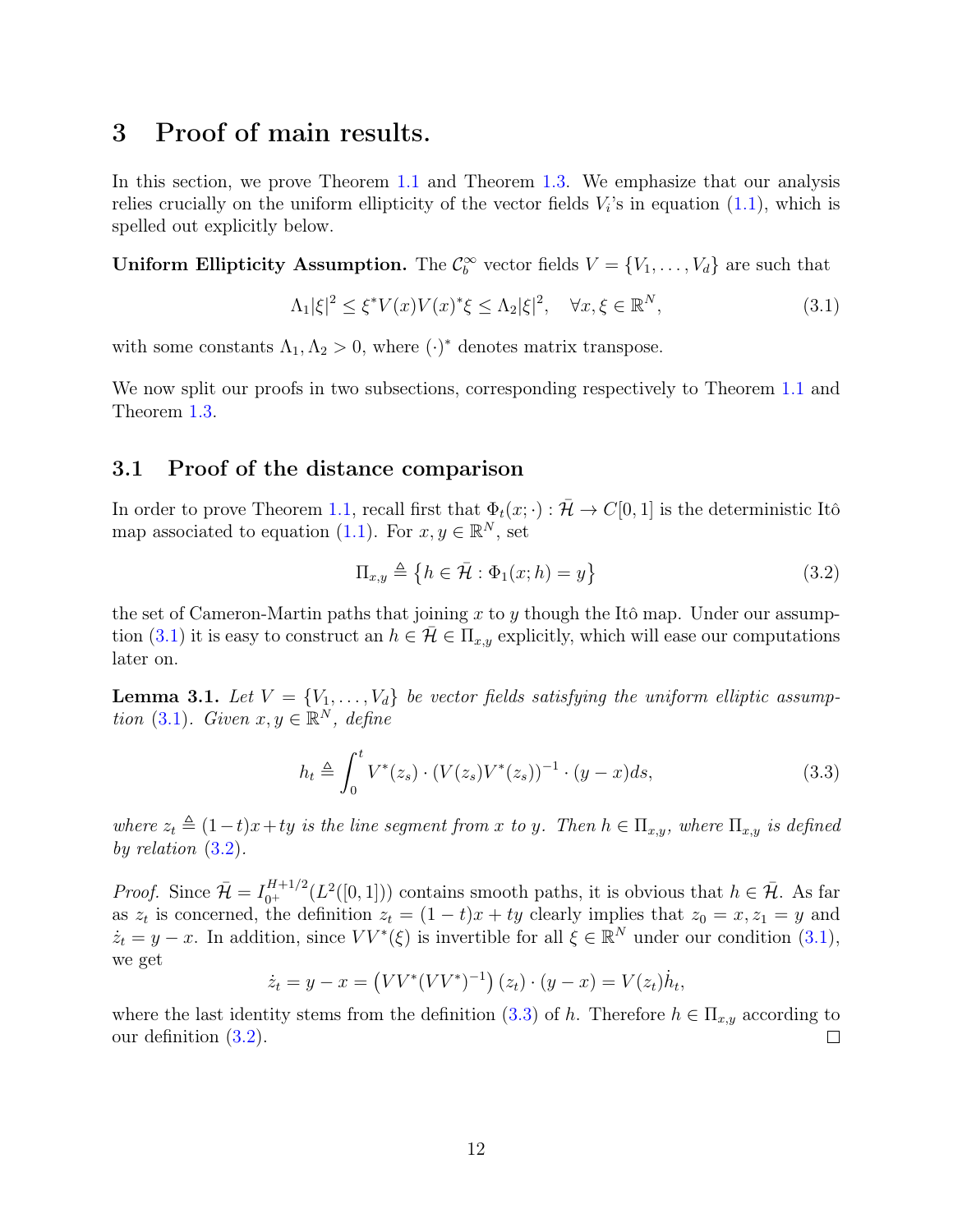Remark 3.2. The intuition behind Lemma [3.1](#page-11-5) is very simple. Indeed, given any smooth path  $x_t$  with  $x_0 = x, x_1 = y$ , since the vector fields are elliptic, there exist smooth functions  $\lambda^1(t), \ldots, \lambda^d(t)$ , such that

$$
\dot{x}_t = \sum_{\alpha=1}^d \lambda^{\alpha}(t) V_{\alpha}(x_t), \quad 0 \le t \le 1.
$$

In matrix notation,  $\dot{x}_t = V(x_t) \cdot \lambda(t)$ . A canonical way to construct  $\lambda(t)$  is writing it as  $\lambda(t) = V^*(x_t)\eta(t)$  so that from ellipticity we can solve for  $\eta(t)$  as

$$
\eta(t) = (V(x_t)V^*(x_t))^{-1}\dot{x}_t.
$$

It follows that the path  $h_t \triangleq \int_0^t \lambda(s)ds$  belongs to  $\Pi_{x,y}$ .

Now we can prove the following result which asserts that the control distance function is locally comparable with the Euclidean metric, that is Theorem [1.3](#page-2-2) under elliptic assumptions.

<span id="page-12-2"></span>**Theorem 3.3.** Let  $V = \{V_1, \ldots, V_d\}$  be vector fields satisfying the uniform elliptic assump-tion [\(3.1\)](#page-11-2). Consider the control distance d given in [\(1.4\)](#page-1-4) for a given  $H > \frac{1}{4}$ . Then there exist constants  $C_1, C_2 > 0$  depending only on H and the vector fields, such that

<span id="page-12-0"></span>
$$
C_1|x - y| \le d(x, y) \le C_2|x - y| \tag{3.4}
$$

for all  $x, y \in \mathbb{R}^N$  with  $|x - y| \leq 1$ .

*Proof.* We first consider the case when  $H \leq 1/2$ , which is simpler due to Lemma [2.8.](#page-8-3) Given  $x, y \in \mathbb{R}^N$ , define  $h \in \Pi_{x,y}$  as in Lemma [3.1.](#page-11-5) According to Lemma [2.8](#page-8-3) and [\(1.4\)](#page-1-4) we have

$$
d(x,y)^2 \le ||h||_{{\mathcal{H}}}^2 \le C_H ||h||_{W^{1,2}}^2.
$$

Therefore, according to the definition  $(3.3)$  of h, we get

$$
d(x,y)^2 \le C_H \int_0^1 |V^*(z_s)(V(z_s)V^*(z_s))^{-1} \cdot (y-x)|^2 ds \le C_{H,V}|y-x|^2,
$$

where the last inequality stems from the uniform ellipticity assumption  $(3.1)$  and the fact that  $V^*$  is bounded. This proves the upper bound in  $(3.4)$ .

We now turn to the lower bound in [\(3.4\)](#page-12-0). To this aim, consider  $h \in \Pi_{x,y}$ . We assume (without loss of generality) in the sequel that

<span id="page-12-1"></span>
$$
||h||_{\bar{\mathcal{H}}} \le 2d(x, y) \le 2C_2,\tag{3.5}
$$

where the last inequality is due to the second part of inequality  $(3.4)$  and the fact that  $|x - y| \leq 1$ . Then recalling the definition [\(3.2\)](#page-11-3) of  $\Pi_{x,y}$  we have

$$
y - x = \int_0^1 V(\Phi_t(x; h)) dh_t.
$$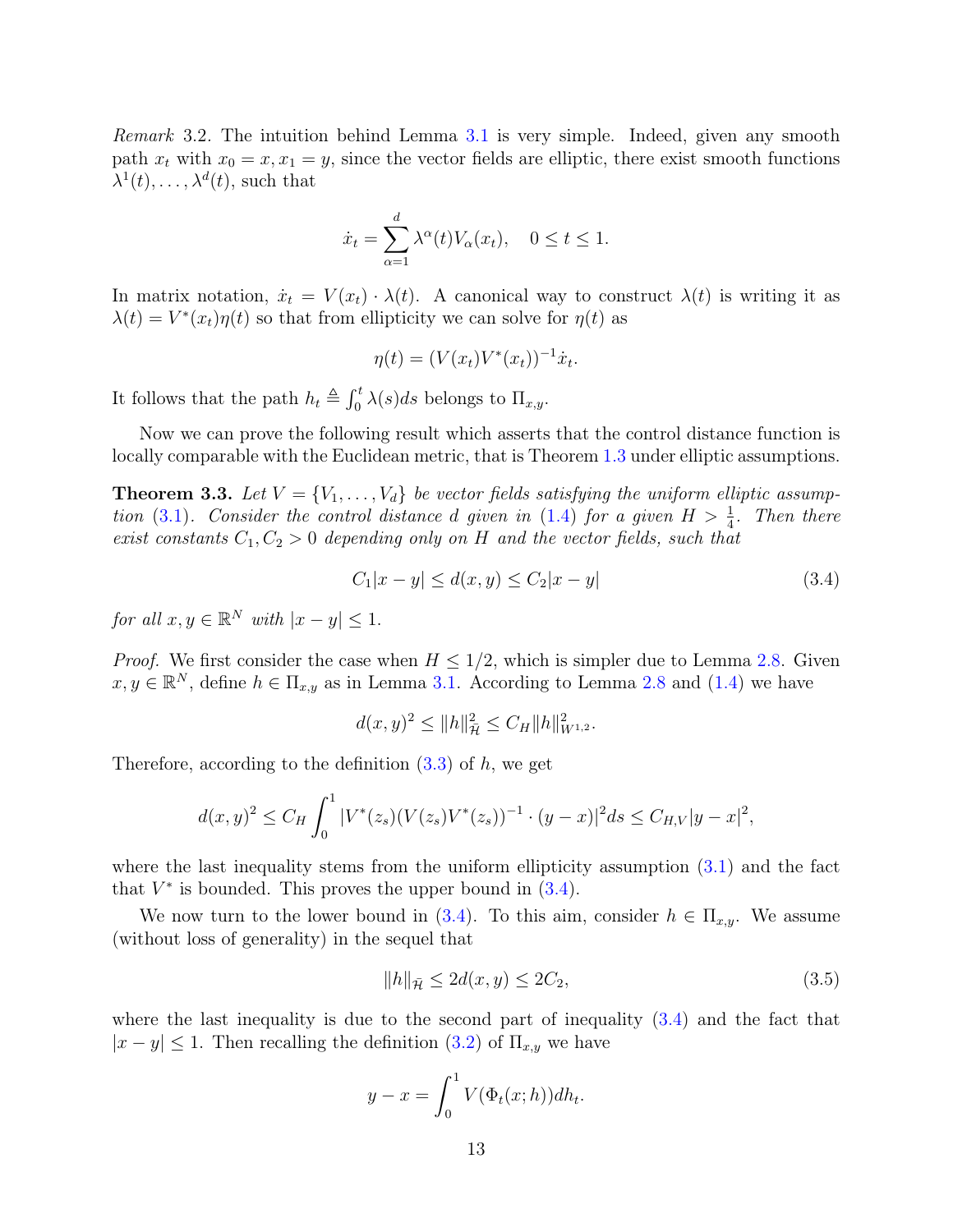According to Proposition [2.6](#page-7-1) (specifically the embedding  $\bar{\mathcal{H}} \subseteq C_0^{q-var}$  $C_0^{q-var}([0,1];\mathbb{R}^d)$  for  $q >$  $(H + 1/2)^{-1}$  and the pathwise variational estimate given by [\[15,](#page-21-0) Theorem 10.14], we have

<span id="page-13-0"></span>
$$
|y - x| \le C_{H,V} \left( \|h\|_{q - \text{var}} \vee \|h\|_{q - \text{var}}^q \right) \le C_{H,V} \left( \|h\|_{\bar{\mathcal{H}}} \vee \|h\|_{\bar{\mathcal{H}}}^q \right). \tag{3.6}
$$

Since  $q \ge 1$  and owing to  $(3.5)$ , we conclude that

<span id="page-13-1"></span>
$$
|y - x| \leq C_{H,V} ||h||_{\bar{\mathcal{H}}}
$$

for all x, y with  $|y-x| \leq 1$ . Since  $h \in \Pi_{x,y}$  is arbitrary provided [\(3.5\)](#page-12-1) holds true, the lower bound in  $(3.4)$  follows again by a direct application of  $(1.4)$ .

Next we consider the case when  $H > 1/2$ . The lower bound in  $(3.4)$  can be proved with the same argument as in the case  $H \leq 1/2$ , the only difference being that in  $(3.6)$  we replace  $\bar{\mathcal{H}} \subseteq C_0^{q - \text{var}}$  $\mathbb{Q}_0^{q-\text{var}}([0,1];\mathbb{R}^d)$  by  $\overline{\mathcal{H}} \subseteq C_0^H([0,1];\mathbb{R}^d)$  and the pathwise variational estimate of [\[15,](#page-21-0) Theorem 10.14] by a Hölder estimate borrowed from [\[11,](#page-21-10) Proposition 8.1].

For the upper bound in [\(3.4\)](#page-12-0), we again take  $h \in \Pi_{x,y}$  as given by Lemma [3.1](#page-11-5) and estimate its Cameron-Martin norm. Note that due to our uniform ellipticity assumption [\(3.1\)](#page-11-2), one can define the function

$$
\gamma_t \equiv \int_0^t (V^*(VV^*)^{-1})(z_s)ds = \int_0^t g((1-s)x + sy)ds,\tag{3.7}
$$

where g is a matrix-valued  $C_b^{\infty}$  function. We will now prove that  $\gamma$  can be written as  $\gamma = K\varphi$ for  $\varphi \in L^2([0,1])$ . Indeed, one can solve for  $\varphi$  in the analytic expression [\(2.6\)](#page-4-4) for  $H > 1/2$ and get

$$
\varphi(t) = C_H t^{H - \frac{1}{2}} \left( D_{0^+}^{H - \frac{1}{2}} \left( s^{\frac{1}{2} - H} \dot{\gamma}_s \right) \right) (t).
$$

We now use the expression [\(2.4\)](#page-4-2) for  $D_{0^+}^{H-1/2}$ , which yield (after an elementary change of variable)

$$
\varphi(t) = C_H t^{H - \frac{1}{2}} \frac{d}{dt} \int_0^t s^{\frac{1}{2} - H} (t - s)^{\frac{1}{2} - H} g((1 - s)x + sy) ds
$$
  
\n
$$
= C_H t^{H - \frac{1}{2}} \frac{d}{dt} \left( t^{2 - 2H} \int_0^1 (u(1 - u))^{\frac{1}{2} - H} g((1 - tu)x + tuy) du \right)
$$
  
\n
$$
= C_H t^{\frac{1}{2} - H} \int_0^1 (u(1 - u))^{\frac{1}{2} - H} g((1 - tu)x + tuy) du
$$
  
\n
$$
+ C_H t^{\frac{3}{2} - H} \int_0^1 (u(1 - u))^{\frac{1}{2} - H} u \nabla g((1 - tu)x + tuy) \cdot (y - x) du.
$$

Hence, thanks to the fact that g and  $\nabla g$  are bounded plus the fact that  $t \leq 1$ , we get

$$
|\varphi(t)| \le C_{H,V}(t^{\frac{1}{2}-H} + |y-x|),
$$

from which  $\varphi$  is clearly an element of  $L^2([0,1])$ . Since  $|y-x| \leq 1$ , we conclude that

$$
\|\gamma\|_{\bar{\mathcal{H}}} = \|\varphi\|_{L^2([0,1])} \leq C_{H,V}.
$$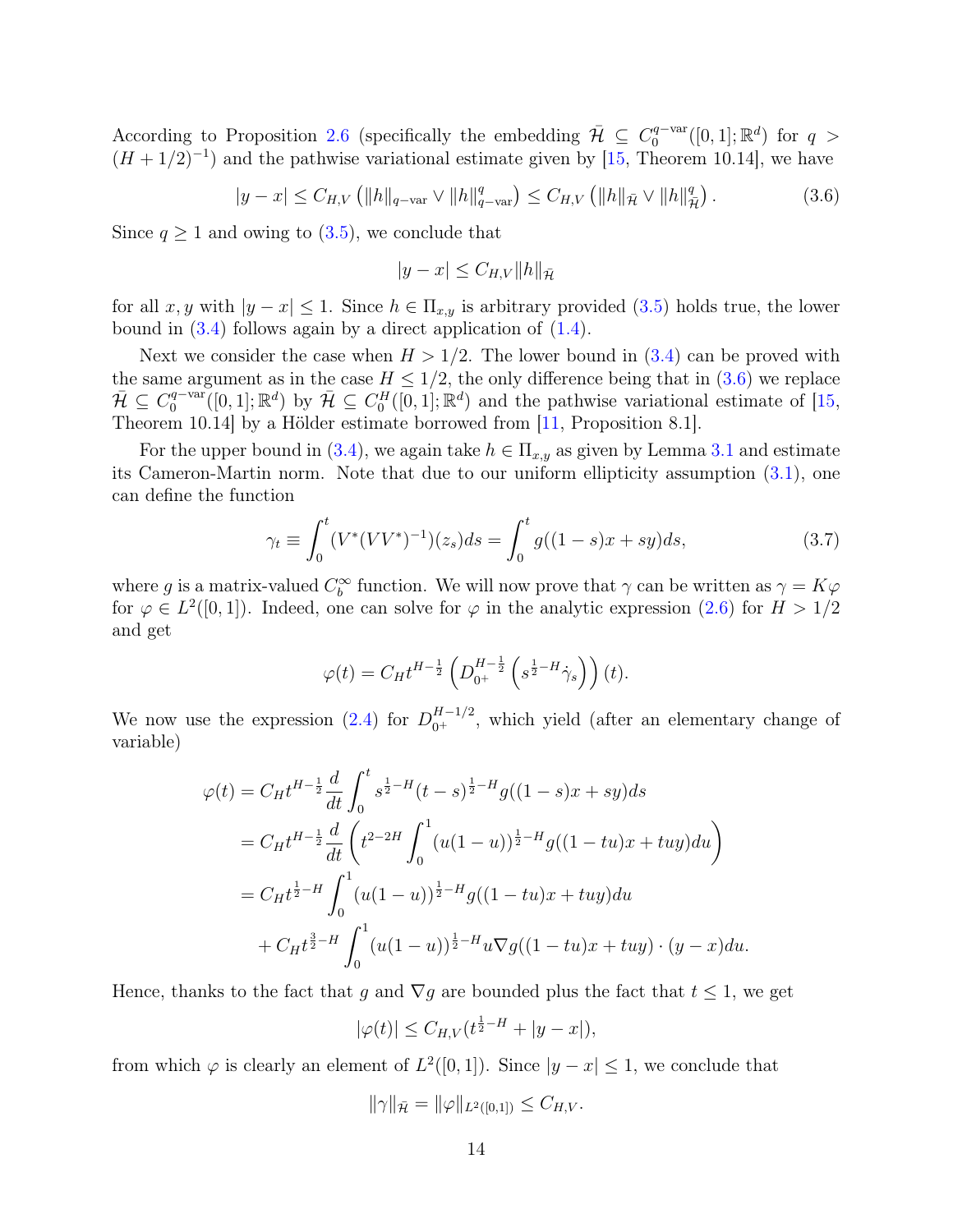Therefore, recalling that h is given by  $(3.3)$  and  $\gamma$  is defined by  $(3.7)$ , we end up with

$$
d(x,y) \le ||h||_{\bar{\mathcal{H}}} = \left\| \left( \int_0^{\cdot} (V^*(VV^*)^{-1})(z_s)ds \right) \cdot (y-x) \right\|_{\bar{\mathcal{H}}}
$$
  
=  $||\gamma||_{\bar{\mathcal{H}}}|y-x| \le C_{H,V}|y-x|$ .

This concludes the proof.

#### <span id="page-14-0"></span>3.2 Lower bounds for the density

With Theorem [3.3](#page-12-2) in hand, we are now ready to state Theorem [1.3](#page-2-2) rigorously and prove it. Specifically, our main local bound on the density of  $X_t$  takes the following form.

<span id="page-14-1"></span>**Theorem 3.4.** Let  $p(t, x, y)$  be the density of the solution  $X_t$  to equation [\(1.1\)](#page-1-1). Under the uniform ellipticity assumption [\(3.1\)](#page-11-2), there exist constants  $C_1, C_2, \tau > 0$  depending only on H and the vector fields V , such that

$$
p(t, x, y) \ge \frac{C_1}{t^{NH}}\tag{3.8}
$$

for all  $(t, x, y) \in (0, 1] \times \mathbb{R}^N \times \mathbb{R}^N$  satisfying  $|x - y| \leq C_2 t^H$  and  $t < \tau$ .

*Remark* 3.5. From Theorem [3.3,](#page-12-2) we know that  $|B_d(x, t^H)| \approx t^{NH}$  when t is small. Therefore, Theorem [1.3](#page-2-2) becomes the following result, which is consistent with the intuition that the density  $p(t, x, y)$  of the solution to equation [\(1.1\)](#page-1-1) should behave like the Gaussian kernel:

$$
p(t, x, y) \approx \frac{C_1}{t^{NH}} \exp\left(-\frac{C_2|y-x|^2}{t^{2H}}\right).
$$

The main idea behind the proof of Theorem [3.4](#page-14-1) is to translate the small time estimate in [\(3.8\)](#page-14-2) into a large deviation estimate. To this aim, we will first recall some preliminary notions taken from [\[4\]](#page-21-5). By a slight abuse of notation, for any sample path w of B we will call  $w \mapsto \Phi_t(x;w)$  the solution map of the SDE [\(1.1\)](#page-1-1). From the scaling invariance of fractional Brownian motion, it is not hard to see that

<span id="page-14-4"></span>
$$
\Phi_t(x;B) \stackrel{\text{law}}{=} \Phi_1(x;\varepsilon B),\tag{3.9}
$$

where  $\varepsilon \triangleq t^H$ . Therefore, since the random variable  $\Phi_t(x;B)$  is nondegenerate under our standing assumption  $(3.1)$ , the density  $p(t, x, y)$  can be written as

<span id="page-14-3"></span>
$$
p(t, x, y) = \mathbb{E} \left[ \delta_y \left( \Phi_1(x; \varepsilon B) \right) \right]. \tag{3.10}
$$

Starting from expression [\(3.10\)](#page-14-3), we now label a proposition which gives a lower bound on  $p(t, x, y)$  in terms of some conveniently chosen shifts on the Wiener space.

<span id="page-14-2"></span> $\Box$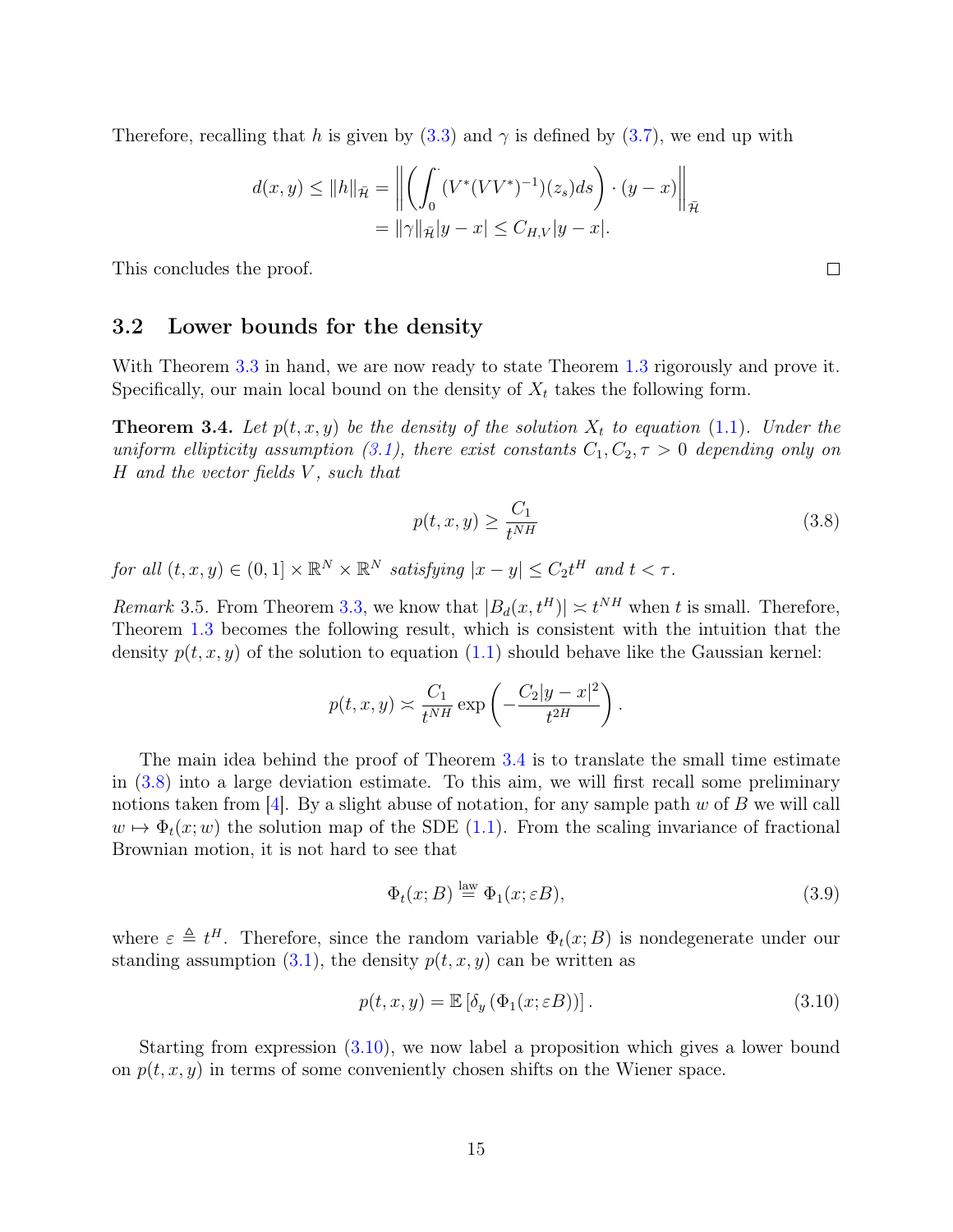<span id="page-15-3"></span>**Proposition 3.6.** In this proposition,  $\Phi_t$  stands for the solution map of equation [\(1.1\)](#page-1-1). The vector fields  $\{V_1, \ldots, V_d\}$  are supposed to satisfy the uniform elliptic assumption [\(3.1\)](#page-11-2). Then the following holds true.

(i) Let  $\Phi_t$  be the solution map of equation [\(1.1\)](#page-1-1),  $h \in \bar{\mathcal{H}}$ , and let

<span id="page-15-2"></span>
$$
X^{\varepsilon}(h) \triangleq \frac{\Phi_1(x; \varepsilon B + h) - \Phi_1(x; h)}{\varepsilon}.
$$
\n(3.11)

Then  $X^{\varepsilon}(h)$  converges in  $\mathbb{D}^{\infty}$  to  $X(h)$  uniformly in  $h \in \overline{\mathcal{H}}$  with  $||h||_{\overline{\mathcal{H}}} \leq M$  (for any  $M > 0$ ). Moreover  $X(h)$  is a  $\mathbb{R}^N$ -valued centered Gaussian random variable whose covariance matrix will be specified below.

(ii) Let  $\varepsilon > 0$  and consider  $x, y \in \mathbb{R}^N$  such that  $d(x, y) \leq \varepsilon$ , where  $d(\cdot, \cdot)$  is the distance considered in Theorem [3.3.](#page-12-2) Choose  $h \in \Pi_{x,y}$  so that

<span id="page-15-0"></span>
$$
||h||_{\bar{\mathcal{H}}} \le d(x, y) + \varepsilon \le 2\varepsilon. \tag{3.12}
$$

<span id="page-15-4"></span><span id="page-15-1"></span> $\Box$ 

Then we have

$$
\mathbb{E}\left[\delta_y\left(\Phi_1(x;\varepsilon B)\right)\right] \ge C\varepsilon^{-N} \cdot \mathbb{E}\left[\delta_0\left(X^{\varepsilon}(h)\right) e^{-I\left(\frac{h}{\varepsilon}\right)}\right].\tag{3.13}
$$

Proof. The first statement is proved in [\[4\]](#page-21-5). For the second statement, according to the Cameron-Martin theorem, we have

$$
\mathbb{E}\left[\delta_y\left(\Phi_1(x;\varepsilon B)\right)\right] = e^{-\frac{\|h\|_{\mathcal{H}}^2}{2\varepsilon^2}} \mathbb{E}\left[\delta_y\left(\Phi_1(x;\varepsilon B + h)\right)e^{-I\left(\frac{h}{\varepsilon}\right)}\right],
$$

where we have identified  $\bar{\mathcal{H}}$  with H through R and recall that  $I : \mathcal{H} \to \mathcal{C}_1$  is the Wiener integral operator introduced in Section [2.1.](#page-3-1) Therefore, thanks to inequality [\(3.12\)](#page-15-0), we get

$$
\mathbb{E}\left[\delta_y\left(\Phi_1(x;\varepsilon B)\right)\right] \geq C \cdot \mathbb{E}\left[\delta_y\left(\Phi_1(x;\varepsilon B + h)\right)e^{-I\left(\frac{h}{\varepsilon}\right)}\right].
$$

In addition we have chosen  $h \in \Pi_{x,y}$ , which means that  $\Phi_1(x; h) = y$ . Thanks to the scaling property of the Dirac delta function in  $\mathbb{R}^N$ , we get

$$
p(t, x, y) = \mathbb{E}\left[\delta_y\left(\Phi_1(x; \varepsilon B)\right)\right] \ge C\varepsilon^{-N} \cdot \mathbb{E}\left[\delta_0\left(\frac{\Phi_1(x; \varepsilon B + h) - \Phi_1(x; h)}{\varepsilon}\right) e^{-I\left(\frac{h}{\varepsilon}\right)}\right].
$$

Our claim [\(3.13\)](#page-15-1) thus follows from the definition [\(3.11\)](#page-15-2) of  $X^{\varepsilon}(h)$ .

Let us now describe the covariance matrix of  $X(h)$  introduced in Proposition [3.6.](#page-15-3) For this, we recall again that  $\Phi$  is the application defined on  $\bar{\mathcal{H}}$  by the deterministic Itô map associated to [\(1.1\)](#page-1-1). The Jacobian of  $\Phi_t(\cdot;h) : \mathbb{R}^N \to \mathbb{R}^N$  is denoted by  $J(\cdot;h)$ .

First, it is easy to see that the deterministic Malliavin differential  $D^l \Phi_t := \langle D\Phi_t(x, h), l \rangle_{\bar{\mathcal{H}}}$ of  $\Phi$  satisfies

$$
D^{l}\Phi_{t} = \sum_{i=1}^{d} \int_{0}^{t} \partial V_{i}(\Phi_{s}(x;h))D^{l}\Phi_{s}dh_{s}^{i} + \sum_{i=1}^{d} \int_{0}^{t} V_{i}(\Phi_{s}(x;h))dl_{s}^{i}, \text{ for all } l \in \bar{\mathcal{H}}, \qquad (3.14)
$$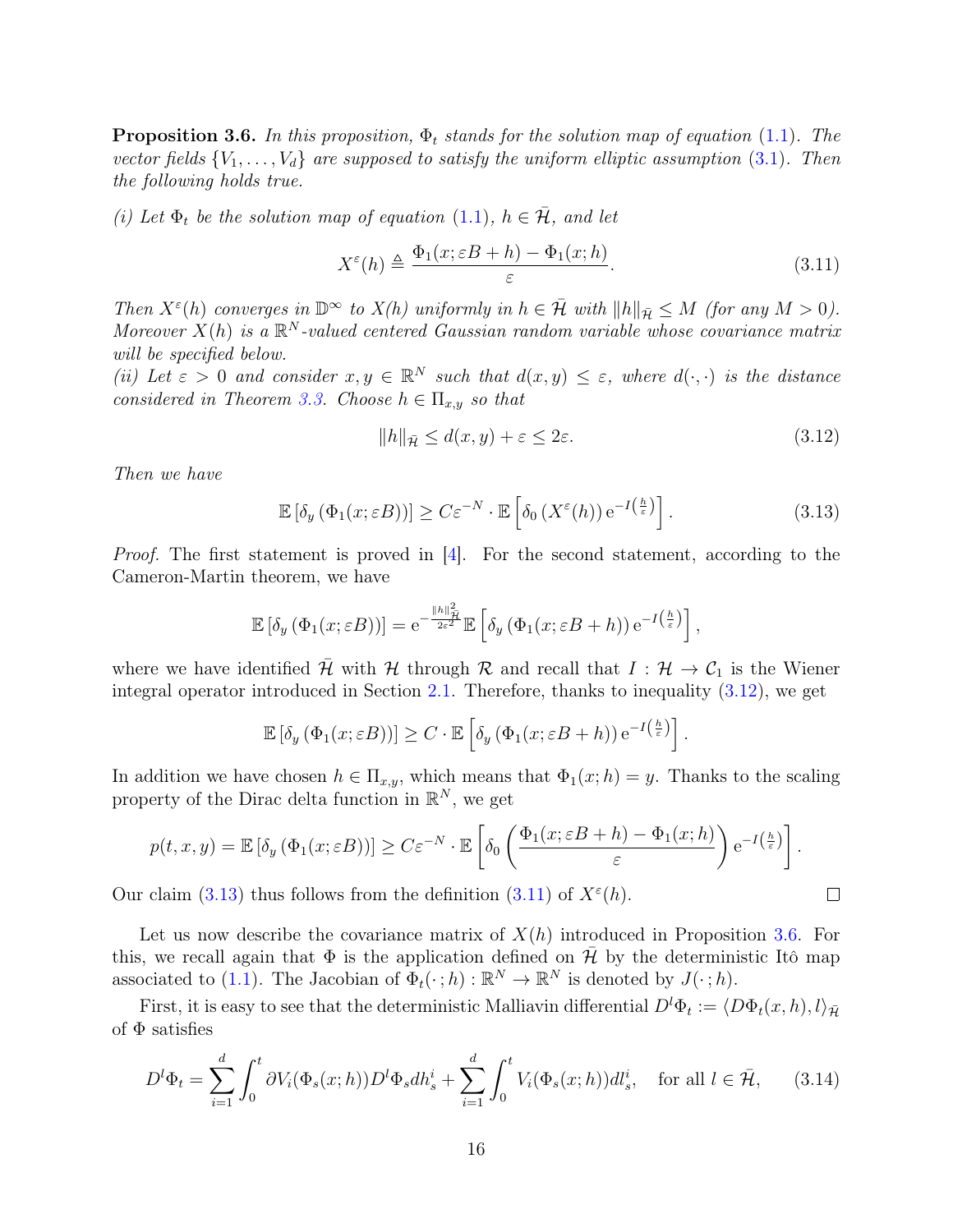where  $D$  is the Malliavin derivative operator. Comparing  $(3.14)$  to the equation satisfied by  $J(x; h)$ , it is standard from ODE theory that

$$
\langle D\Phi_t(x;h),l\rangle_{\bar{\mathcal{H}}} = J_t(x;h) \cdot \int_0^t J_s^{-1}(x;h) \cdot V(\Phi_s(x;h))dl_s.
$$
 (3.15)

According to the pairing  $(2.13)$ , when viewed as an  $H$ -valued functional, we have

$$
(D\Phi_t^i(x;h))_s = \left(J_t(x;h)J_s^{-1}(x;h)V(\Phi_s(x;h))\right)^i \mathbf{1}_{[0,t]}(s), \quad 1 \le i \le N. \tag{3.16}
$$

Next, observe that the Malliavin differential of  $X_t(h) := \lim_{\varepsilon \downarrow 0} (\Phi(x; \varepsilon B + h) - \Phi_t(x; h))/\varepsilon$ satisfies the same equation as  $(3.14)$ , which is deterministic. This implies that  $X_t(h)$  is a Gaussian random variable and the  $N \times N$  covariance matrix of  $X_t(h)$  admits the following representation

<span id="page-16-1"></span>
$$
Cov(X_t(h)) \equiv \Gamma_{\Phi_t(x;h)} = \langle D\Phi_t(x;h), D\Phi_t(x;h) \rangle_{\mathcal{H}}.
$$
\n(3.17)

With [\(3.17\)](#page-16-0) in hand, a crucial point for proving Theorem [3.4](#page-14-1) is the fact that  $\Gamma_{\Phi_1(x;h)}$  is uniformly non-degenerate with respect to all  $h$ . This is the content of the following result which is another special feature of ellipticity that fails in the hypoelliptic case. Its proof is an adaptation of the argument in [\[4\]](#page-21-5) to the deterministic context.

<span id="page-16-4"></span>**Lemma 3.7.** Let  $M > 0$  be a localizing constant. Consider the Malliavin covariance matrix  $\Gamma_{\Phi_1(x;h)}$  defined by [\(3.17\)](#page-16-0). Under the uniform ellipticity assumption [\(3.1\)](#page-11-2), there exist  $C_1, C_2 > 0$  depending only on H, M and the vector fields, such that

<span id="page-16-3"></span><span id="page-16-0"></span>
$$
C_1 \le \det \Gamma_{\Phi_1(x;h)} \le C_2 \tag{3.18}
$$

for all  $x \in \mathbb{R}^N$  and  $h \in \overline{\mathcal{H}}$  with  $||h||_{\overline{\mathcal{H}}} \leq M$ .

*Proof.* We consider the cases of  $H > 1/2$  and  $H \leq 1/2$  separately. We only study the lower bound of  $\Gamma_{\Phi_1(x;h)}$  since the upper bound is standard from pathwise estimates by [\(3.16\)](#page-16-1) and [\(3.17\)](#page-16-0), plus the fact that  $||h||_{\mathcal{H}} \leq M$ .

(i) Proof of the lower bound when  $H > 1/2$ . According to relation [\(3.17\)](#page-16-0) and the expression for the inner product in  $\mathcal H$  given by [\[27,](#page-22-2) equation (5.6)], we have

$$
\Gamma_{\Phi_1(x;h)} = C_H \sum_{\alpha=1}^d \int_{[0,1]^2} J_1 J_s^{-1} V_{\alpha}(\Phi_s) V_{\alpha}^*(\Phi_t) (J_t^{-1})^* J_1^* |t-s|^{2H-2} ds dt,
$$

where we have omitted the dependence on x and h for  $\Phi$  and J inside the integral for notational simplicity. It follows that for any  $z \in \mathbb{R}^N$ , we have

<span id="page-16-2"></span>
$$
z^* \Gamma_{\Phi_1(x;h)} z = C_H \int_{[0,1]^2} \langle \xi_s, \xi_t \rangle_{\mathbb{R}^d} |t - s|^{2H-2} ds dt, \tag{3.19}
$$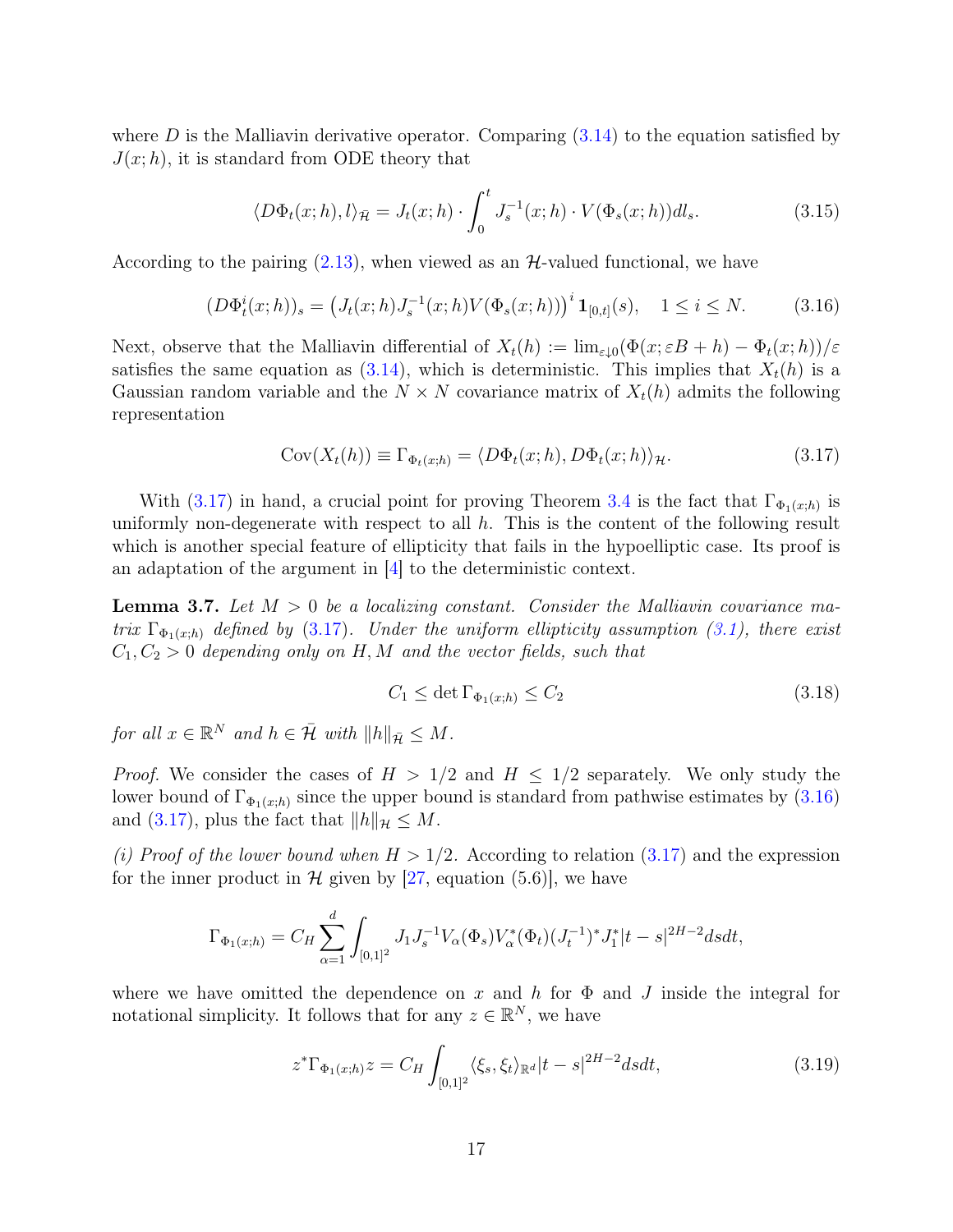where  $\xi$  is the function in  $H$  defined by

<span id="page-17-0"></span>
$$
\xi_t \triangleq V^*(\Phi_t)(J_t^{-1})^* J_1^* z. \tag{3.20}
$$

According to an interpolation inequality proved by Baudoin-Hairer (cf. [\[2,](#page-20-0) Proof of Lemma 4.4]), given  $\gamma > H - 1/2$ , we have

<span id="page-17-1"></span>
$$
\int_{[0,1]^2} \langle f_s, f_t \rangle_{\mathbb{R}^d} |t-s|^{2H-2} ds dt \ge C_\gamma \frac{\left(\int_0^1 v^\gamma (1-v)^\gamma |f_v|^2 dv\right)^2}{\|f\|_\gamma^2} \tag{3.21}
$$

for all  $f \in C^{\gamma}([0,1]; \mathbb{R}^d)$ . Observe that, due to our uniform ellipticity assumption [\(3.1\)](#page-11-2) and the non-degeneracy of  $J_t$ , we have

<span id="page-17-2"></span>
$$
\inf_{0 \le t \le 1} |\xi_t|^2 \ge C_{H,V,M}|z|^2. \tag{3.22}
$$

Furthermore, recall that  $\Phi_t$  is driven by  $h \in \bar{\mathcal{H}}$ . We have also seen that  $\bar{\mathcal{H}} \hookrightarrow C_0^H$  whenever  $H > 1/2$ . Thus for  $H - 1/2 < \gamma < H$ , we get  $\|\Phi_t\|_{\gamma} \leq C_{H,V} \|h\|_{\gamma}$ ; and the same inequality holds true for the Jacobian J in  $(3.20)$ . Therefore, going back to equation  $(3.20)$  again, we have

$$
\|\xi\|_{\gamma}^2 \le C_{H,V,M} \|h\|_{\bar{\mathcal{H}}}|z|^2 \le C_{H,V,M}|z|^2,
$$
\n(3.23)

where the last inequality stems from our assumption  $||h||_{\overline{\mathcal{H}}} \leq M$ . Therefore, taking  $f_t = \xi_t$ in  $(3.21)$ , plugging inequalities  $(3.22)$  and  $(3.23)$  and recalling inequality  $(3.19)$ , we conclude that

<span id="page-17-3"></span>
$$
z^*\Gamma_{\Phi_1(x;h)}z \geq C_{H,V,M}|z|^2
$$

uniformly for  $||h||_{\bar{\mathcal{H}}} \leq M$  and the result follows.

(ii) Proof of the lower bound when  $H \leq 1/2$ . Recall again that [\(3.17\)](#page-16-0) yields

$$
z^*\Gamma_{\Phi_1(x;h)}z = ||z^*D\Phi_1(x;h)||_{{\mathcal{H}}}^2.
$$

Then owing to the continuous embedding  $\mathcal{H} \subseteq L^2([0,1])$  proved in Lemma [2.8,](#page-8-3) and expres-sion [\(3.16\)](#page-16-1) for  $D\Phi_t$ , we have for any  $z \in \mathbb{R}^N$ ,

$$
z^*\Gamma_{\Phi_1(x;h)}z \ge C_H ||z^*D\Phi_1(x;h)||^2_{L^2([0,1])}
$$
  
=  $C_H \int_0^1 z^* J_1 J_t^{-1} V(\Phi_t) V^*(\Phi_t) (J_t^{-1})^* J_1^* z dt.$ 

We can now invoke the uniform ellipticity assumption  $(3.1)$  and the non-degeneracy of  $J_t$  in order to obtain

$$
z^*\Gamma_{\Phi_1(x;h)}z \geq C_{H,V,M}|z|^2
$$

uniformly for  $||h||_{\bar{\mathcal{H}}} \leq M$ . Our claim [\(3.18\)](#page-16-3) now follows as in the case  $H > 1/2$ .  $\Box$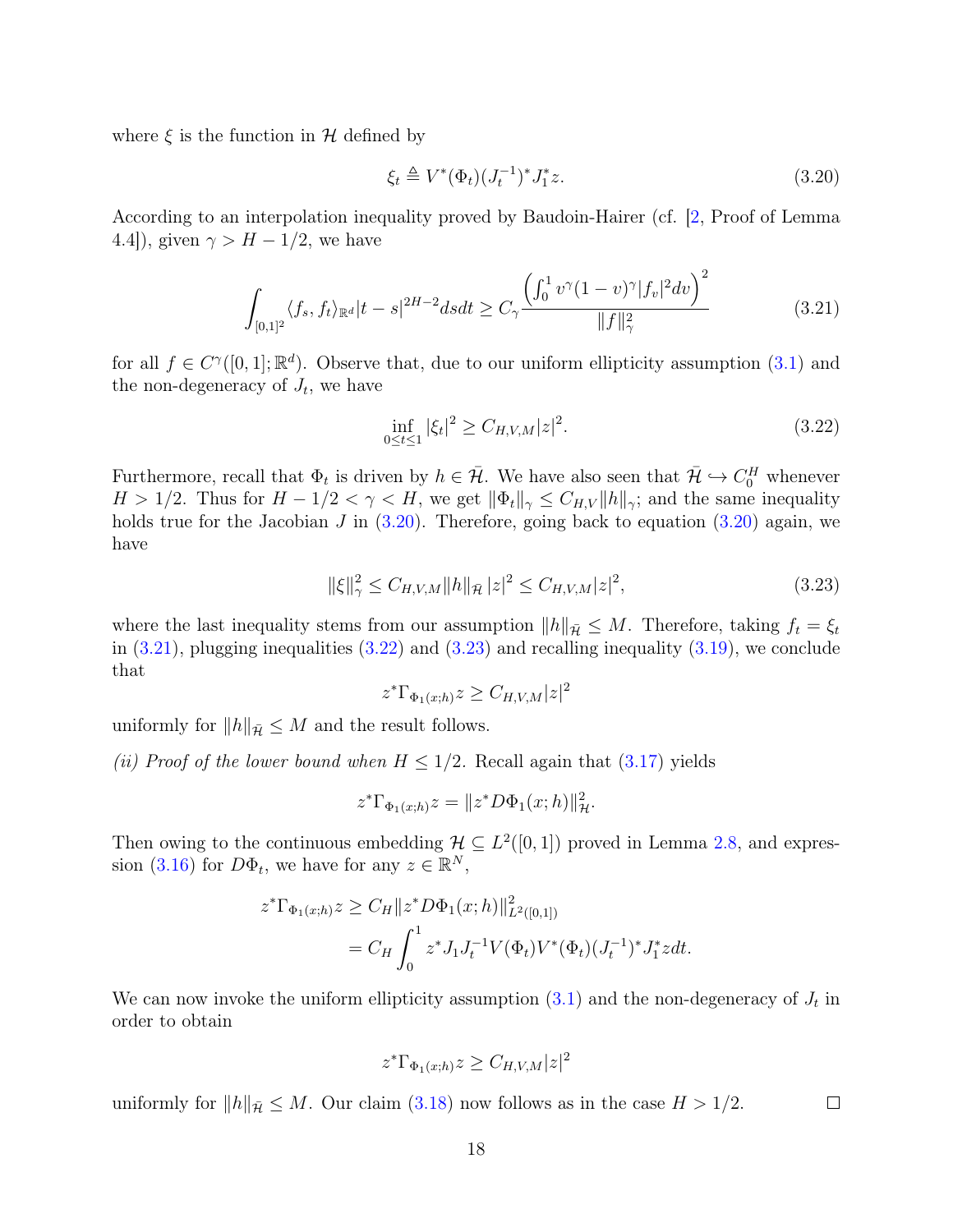With the preliminary results of Proposition [3.6](#page-15-3) and Lemma [3.7](#page-16-4) in hand, we are now able to complete the proof of Theorem [3.4.](#page-14-1)

*Proof of Theorem [3.4.](#page-14-1)* Recall that  $X^{\varepsilon}(h)$  is defined by [\(3.11\)](#page-15-2). According to our preliminary bound [\(3.13\)](#page-15-1), it remains to show that

<span id="page-18-1"></span>
$$
\mathbb{E}\left[\delta_0\left(X^{\varepsilon}(h)\right)e^{-I\left(\frac{h}{\varepsilon}\right)}\right] \ge C_{H,V} \tag{3.24}
$$

uniformly in h for  $||h||_{\bar{\mathcal{H}}} \leq 2\varepsilon$  when  $\varepsilon$  is small enough. The proof of this fact consists of the following two steps:

- (i) Prove that  $\mathbb{E}[\delta_0(X(h))e^{-I(h/\varepsilon)}] \geq C_{H,V}$  for all  $\varepsilon > 0$  and  $h \in \bar{\mathcal{H}}$  with  $||h||_{\bar{\mathcal{H}}} \leq 1$ ;
- (ii) Upper bound the difference

$$
\mathbb{E}\left[\delta_0\left(X^{\varepsilon}(h)\right)e^{-I\left(\frac{h}{\varepsilon}\right)}\right] - \mathbb{E}\left[\delta_0(X(h))e^{-I\left(\frac{h}{\varepsilon}\right)}\right],
$$

and show that it is small uniformly in h for  $||h||_{\bar{\mathcal{H}}} \leq 2\varepsilon$  when  $\varepsilon$  is small. We now treat the above two parts separately.

*Proof of item (i):* Recall that the first chaos  $C_1$  has been defined in Section 2.1. then observe that the random variable  $X(h) = (X^1(h), ..., X^N(h))$  introduced in Proposition [3.6](#page-15-3) sits in  $C_1$ . We decompose the Wiener integral  $I(h/\varepsilon)$  as

<span id="page-18-0"></span>
$$
I\left( h/\varepsilon\right) =G_{1}^{\varepsilon}+G_{2}^{\varepsilon},
$$

where  $G_1^{\varepsilon}$  and  $G_2^{\varepsilon}$  satisfy

$$
G_1^{\varepsilon} \in \text{Span}\{X^i(h); 1 \le i \le N\}, \quad G_2^{\varepsilon} \in \text{Span}\{X^i(h); 1 \le i \le N\}^{\perp}
$$

where the orthogonal complement is considered in  $C_1$ . With this decomposition in hand, we get

$$
\mathbb{E}\left[\delta_0(X(h))e^{-I(\frac{h}{\varepsilon})}\right] = \mathbb{E}\left[\delta_0(X(h))e^{-G_1^{\varepsilon}}\right] \cdot \mathbb{E}\left[e^{-G_2^{\varepsilon}}\right].
$$

Furthermore,  $\mathbb{E}[e^G] \geq 1$  for any centered Gaussian random variable G. Thus

$$
\mathbb{E}\left[\delta_0(X(h))e^{-I\left(\frac{h}{\varepsilon}\right)}\right] \ge \mathbb{E}\left[\delta_0(X(h))e^{-G_1^{\varepsilon}}\right].\tag{3.25}
$$

Next we approximate  $\delta_0$  above by a sequence of function  $\{\psi_n; n \geq 1\}$  compactly supported in  $B(0, 1/n) \subset \mathbb{R}^N$ . Taking limits in the right hand-side of  $(3.25)$  and recalling that  $G_1^{\varepsilon} \in$ Span $\{X^{i}(h); 1 \leq i \leq N\}$ , we get

$$
\mathbb{E}\left[\delta_0(X(h))\mathrm{e}^{-I\left(\frac{h}{\varepsilon}\right)}\right] \geq \mathbb{E}[\delta_0(X(h))].
$$

We now resort to the fact that  $X(h)$  is a Gaussian random variable with covariance matrix  $\Gamma_{\Phi_1(x;h)}$  by  $(3.17)$ , which satisfies relation  $(3.18)$ . This yields

$$
\mathbb{E}\left[\delta_0(X(h))e^{-I\left(\frac{h}{\varepsilon}\right)}\right] \geq \frac{1}{(2\pi)^{\frac{N}{2}}\sqrt{\det\Gamma_{\Phi_1(x;h)}}} \geq C_{H,V},
$$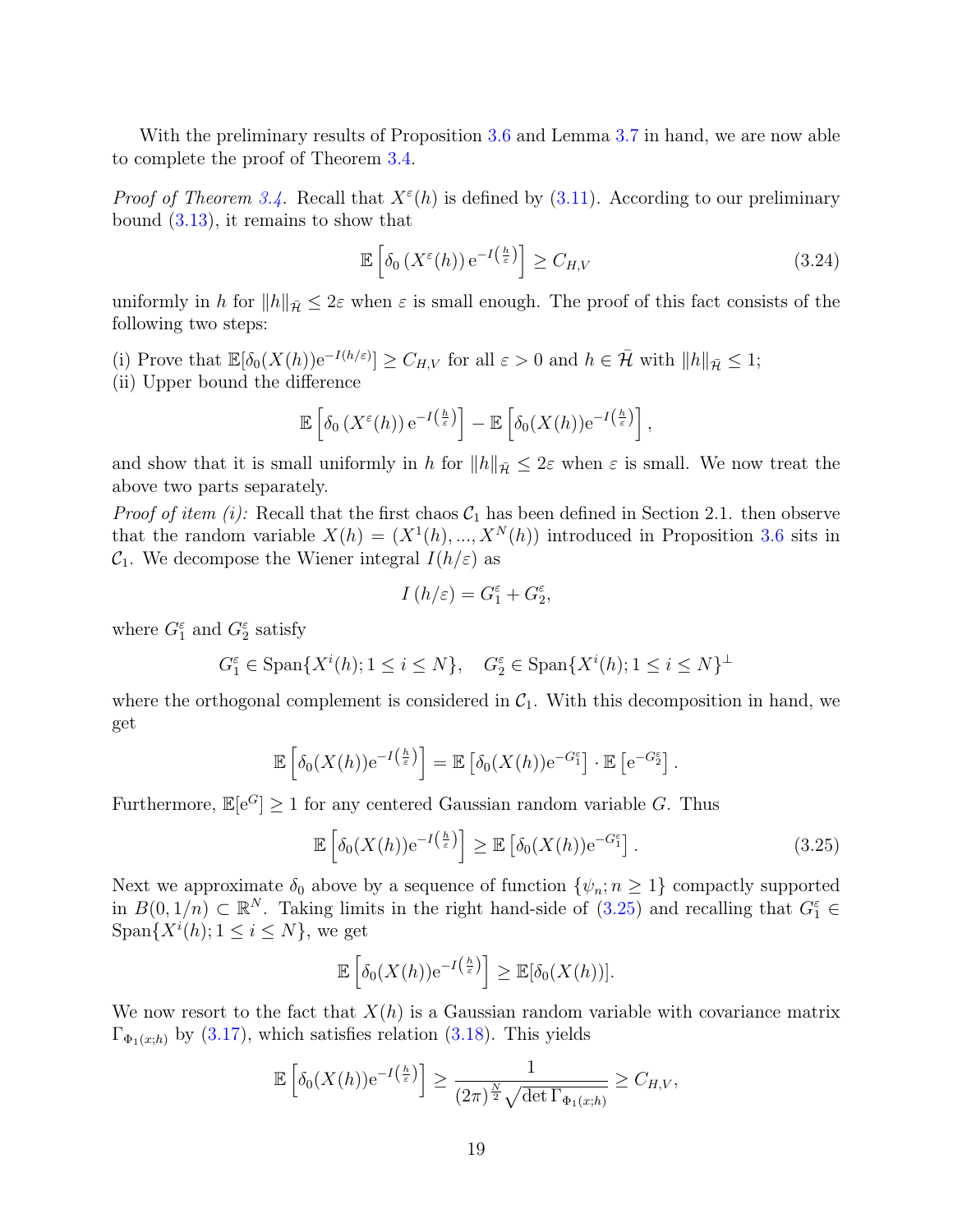uniformly for  $||h||_{\overline{\mathcal{H}}} \leq 1$ . This ends the proof of item (i).

*Proof of item (ii):* By using the integration by parts formula in Malliavin's calculus (see e.g., [\[27,](#page-22-2) Proposition 2.1.4], we have

$$
\mathbb{E}[\delta_0(X(h))e^{-I(h/\varepsilon)}] = \mathbb{E}\left[1_{\{X(h)\geq 0\}}H(X(h), I(h/\varepsilon))\right],
$$

where  $X(h) \geq 0$  is interpreted component-wise, and  $H(X(h), I(h/\varepsilon))$  is a random variable which can be expressed explicitly in terms of the Malliavin derivatives of  $I(h/\varepsilon), X(h)$  and the inverse Malliavin covariance matrix  $M_{X(h)}$  of  $X(h)$ . Similarly, we have

<span id="page-19-0"></span>
$$
\mathbb{E}[\delta_0(X^{\varepsilon}(h))e^{-I(h/\varepsilon)}] = \mathbb{E}\left[1_{\{X^{\varepsilon}(h)\geq 0\}}H(X^{\varepsilon}(h), I(h/\varepsilon))\right].
$$

Therefore,

$$
\begin{split} &\left| \mathbb{E}[\delta_0(X(h))e^{-I(h/\varepsilon)}] - \mathbb{E}[\delta_0(X^{\varepsilon}(h))e^{-I(h/\varepsilon)}] \right| \\ &\leq \left| \mathbb{E}\left[ \left( \mathbf{1}_{\{X^{\varepsilon}(h)\geq 0\}} - \mathbf{1}_{\{X(h)\geq 0\}} \right) H(X(h), I(h/\varepsilon)) \right] \right| \\ &+ \left| \mathbb{E}\left[ \mathbf{1}_{\{X^{\varepsilon}(h)\geq 0\}} \left( H(X^{\varepsilon}(h), I(h/\varepsilon)) - H(X(h), I(h/\varepsilon)) \right) \right] \right|. \end{split} \tag{3.26}
$$

Note that since  $||h||_{\bar{\mathcal{H}}} \leq 2\varepsilon$  the random variable  $H(X(h), I(h/\varepsilon))$  has bounded p-th moment (uniform in  $\varepsilon$ ) for all  $p \geq 1$ . It is thus clear from Proposition [3.6-](#page-15-3)(i) that the first term in the right-hand side of  $(3.26)$  can be made small when  $\varepsilon$  is small.

As for the second term in the right-hand side of  $(3.26)$ , first note from standard argument (indeed, similar to the argument in the proof of Lemma [3.7\)](#page-16-4), one can show that det  $M_{X^{\varepsilon}(h)}$ has negative moments of all orders uniformly for all  $\varepsilon \in (0,1)$  and bounded  $h \in \mathcal{H}$ . Together with the convergence in Proposition  $3.6-(i)$  $3.6-(i)$ , we can show that

<span id="page-19-1"></span>
$$
\det M_{X^{\varepsilon}(h)}^{-1} \xrightarrow{L^p} \det M_{\Phi_1(x,h)}^{-1}, \qquad \text{as } \varepsilon \to 0,
$$
\n(3.27)

uniformly for  $||h||_{\bar{\mathcal{H}}} \leq 1$  for each  $p \geq 1$ . Now recall that  $H(X(h), I(h/\varepsilon))$  is a random variable which can be expressed explicitly in terms of the Malliavin derivatives of  $I(h/\varepsilon)$ ,  $X(h)$  and the inverse Malliavin covariance matrix  $M_{X(h)}$  of  $X(h)$ . The convergence in [\(3.27\)](#page-19-1) and Proposition [3.6-](#page-15-3)(i) is sufficient to conclude that the second term in the right-hand side of  $(3.26)$  can be made small when  $\varepsilon$  is small. Therefore, the assertion of item (ii) holds.

Once item (i) and (ii) are proved, it is easy to obtain [\(3.24\)](#page-18-1) and the details are omitted. This finishes te proof of Theorem [3.4.](#page-14-1)  $\Box$ 

We conclude our discussion by a remark regarding SDE with a drift. *Remark* 3.8. One can also consider the SDE in  $(1.1)$  but with a smooth and bounded drift

<span id="page-19-2"></span>
$$
Z_t = x + \int_0^t V_0(Z_s)ds + \sum_{i=1}^d \int_0^t V_i(Z_s)dB_s^i, \quad t \in [0, 1].
$$
 (3.28)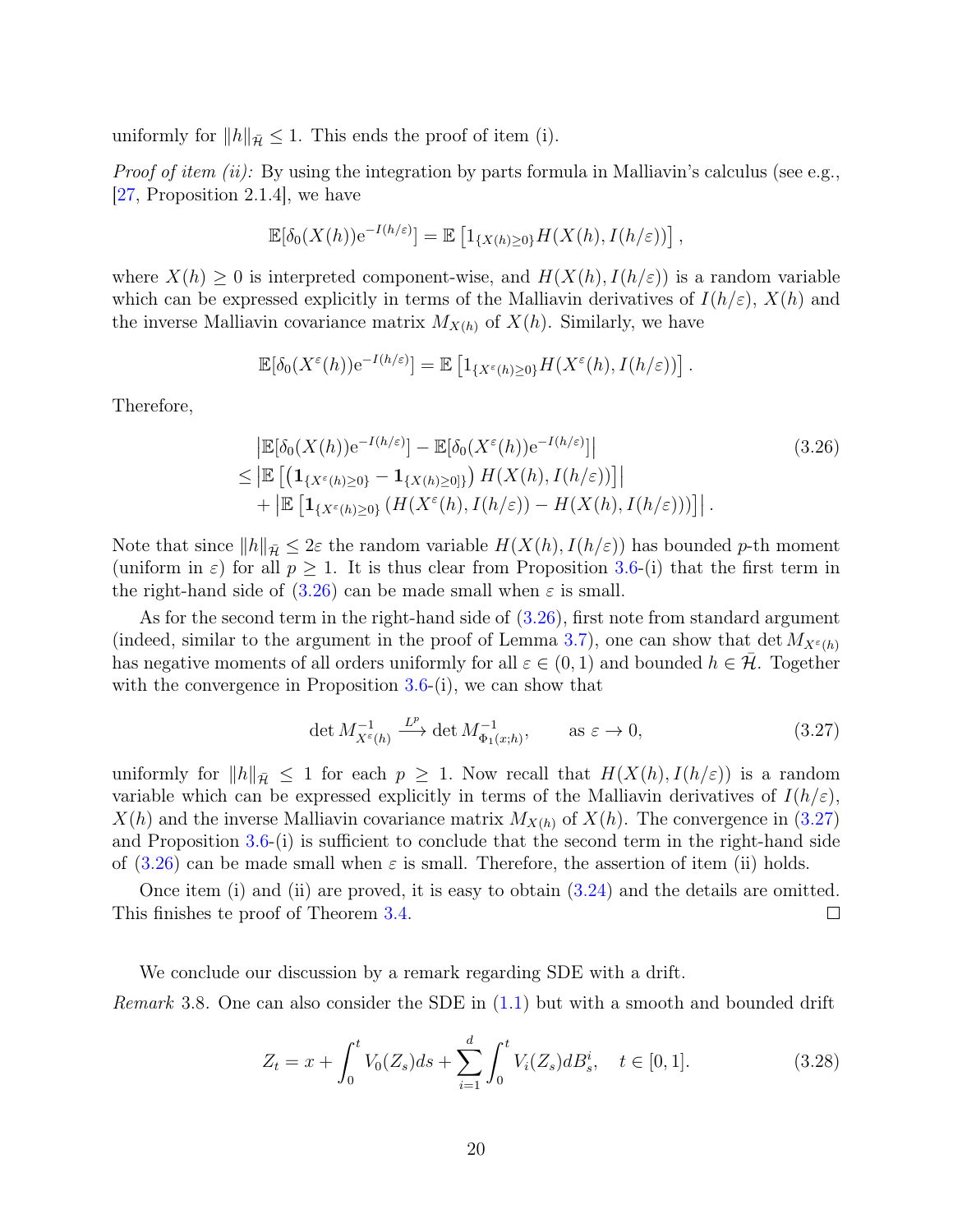It turns our the control distance of the system [\(3.28\)](#page-19-2) (in terms of large deviation etc.) is the same as the one without a drift; that is, the same as being defined in  $(1.4)$ . Hence, the corresponding local lower bound for the density function of  $Z_t$  is the same as stated in Theorem [1.6.](#page-2-1) In order to see this, recall that  $\Phi_t(x; \cdot) : \mathcal{H} \to C[0, 1]$  is the deterministic Itô map associated to equation [\(1.1\)](#page-1-1). For each  $\epsilon > 0$  we further define  $\Phi_t^{\epsilon}(x; \cdot)$  to be the solution map of the equation

$$
Z_t^{\epsilon} = x + \epsilon^{\frac{1}{H}} \int_0^t V_0(Z_s^{\epsilon}) ds + \sum_{i=1}^d \int_0^t V_i(Z_s^{\epsilon}) dB_s^i, \quad t \in [0, 1].
$$

That is,  $Z_t^{\epsilon} = \Phi_t^{\epsilon}(x; B)$ . Similar to [\(3.9\)](#page-14-4), we have for  $\epsilon = t^H$ ,

$$
Z_t = \Phi_t^1(x; B) \stackrel{\text{law}}{=} \Phi_1^{\epsilon}(x; \varepsilon B).
$$

Now we proceed as in the proof of Theorem [1.6,](#page-2-1) and denote by  $p(t, x, z)$  the density function of  $Z_t$ . Equation  $(3.10)$  becomes

$$
p(t, x, z) = \mathbb{E}\left[\delta_z \left(\Phi_1^{\epsilon}(x; \varepsilon B)\right)\right] = \mathbb{E}\left[\delta_z \left(\Phi_1(x; \varepsilon B) + \left(\Phi_1^{\epsilon}(x; \varepsilon B) - \Phi_1(x; \varepsilon B)\right)\right)\right].
$$

As a result, if we still pick  $h \in \Pi_{x,z}$  as before (that is,  $\Phi_1(x,h) = z$ ), the expectation on the right hand-side of [\(3.13\)](#page-15-1) becomes

$$
\mathbb{E}\left[\delta_0\left(X^{\varepsilon}(h)+\frac{\Phi_1^{\varepsilon}(x;\varepsilon B+h)-\Phi_1(x,\varepsilon B+h)}{\varepsilon}\right)e^{-I\left(\frac{h}{\varepsilon}\right)}\right].
$$

The observation is that rough differential equations are Lipschitz continuous with respect to the vector fields. Hence the extra term

$$
\frac{\Phi_1^{\epsilon}(x; \varepsilon B + h) - \Phi_1(x, \varepsilon B + h)}{\epsilon}
$$

is of order  $\epsilon^{\frac{1}{H}-1}$ , and can be considered negligible since  $0 < H < 1$ . Therefore, all the previous argument goes through as if there was no drift. We leave it to the enterprising readers to fill in the details.

### References

- [1] F. Baudoin, Q. Feng and C. Ouyang, Density of the signature process of fBM, preprint, arXiv:1904.09384, 2019.
- <span id="page-20-0"></span>[2] F. Baudoin and M. Hairer, A version of Hörmander's theorem for the fractional Brownian motion, Probab. Theory Related Fields 139 (3-4) (2007) 373–395.
- <span id="page-20-1"></span>[3] F. Baudoin, E. Nualart, C. Ouyang and S. Tindel, On probability laws of solutions to differential systems driven by a fractional Brownian motion, Ann. Probab. 44 (4) (2016) 2554–2590.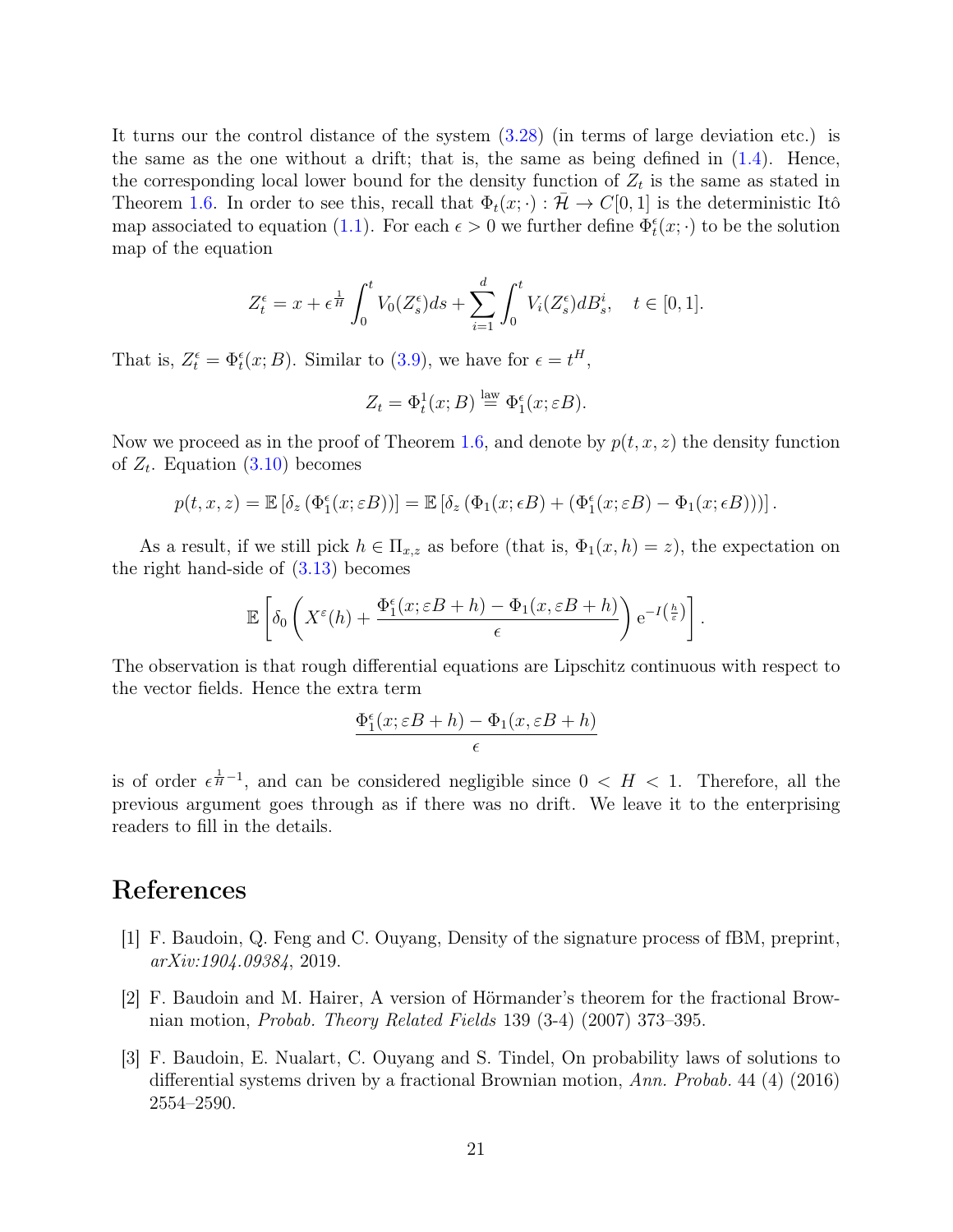- <span id="page-21-5"></span>[4] F. Baudoin, C. Ouyang and X. Zhang, Varadhan estimates for rough differential equations driven by fractional Brownian motions, Stochastic Process. Appl. 125 (2015) 634– 652.
- [5] F. Baudoin, C. Ouyang and X. Zhang, Smoothing effect of rough differential equations driven by fractional Brownian motions, Ann. Inst. H. Poincaré Probab. Statist. 52 (1) (2016) 412–428.
- <span id="page-21-2"></span>[6] T. Cass and P. Friz, Densities for rough differential equations under Hörmander condition, Ann. of Math. 171 (3) (2010) 2115–2141.
- <span id="page-21-4"></span>[7] T. Cass, M. Hairer, C. Litterer and S. Tindel, Smoothness of the density for solutions to Gaussian rough differential equations, Ann. Probab. 43 (1) (2015) 188–239.
- [8] L. Coutin, Z. Qian, Stochastic analysis, rough path analysis and fractional Brownian motions. Probab. Theory Related Fields 122 (2002), no. 1, 108–140.
- [9] A. M. Davie, Differential Equations Driven by Rough Paths: An Approach via Discrete Approximation. Applied Mathematics Research Express. AMRX, 2 (2007).
- <span id="page-21-7"></span>[10] L. Decreusefond and A. Üstünel, Stochastic analysis of the fractional Brownian motion, Potential Anal. 10 (1997) 177–214.
- <span id="page-21-10"></span>[11] P. Friz and M. Hairer, A course on rough paths with an introduction to regularity structures, Springer, 2014.
- <span id="page-21-6"></span>[12] X. Geng, C. Ouyang and S. Tindel, Precise local estimates for differential equations driven by fractional Brownian motion: hypoelliptic case, preprint, 2020
- <span id="page-21-3"></span>[13] M. Hairer, N.S. Pillai: Regularity of Laws and Ergodicity of Hypoelliptic SDEs Driven by Rough Paths. Ann. Probab. 41 (2013), no. 4, 2544–2598.
- <span id="page-21-9"></span>[14] P. Friz and N. Victoir, A variation embedding theorem and applications, J. Funct. Anal. 239 (2006) 631–637.
- <span id="page-21-0"></span>[15] P. Friz and N. Victoir, Multidimensional stochastic processes as rough paths: theory and applications, Cambridge University Press, 2010.
- <span id="page-21-1"></span>[16] M. Gubinelli: Controlling rough paths. J. Funct. Anal. 216, 86-140 (2004).
- <span id="page-21-8"></span>[17] A. Kilbas, O. Marichev and S. Samko, Fractional integrals and derivatives: theory and applications, Gordon and Breach, Amsterdam, 1993.
- [18] S. Kusuoka and D. Stroock, Applications of the Malliavin calculus. I. Stochastic analysis (Katata/Kyoto, 1982), 271–306, North-Holland Math. Library, 32, North-Holland, Amsterdam, 1984.
- [19] S. Kusuoka and D. Stroock, Applications of the Malliavin calculus. II. J. Fac. Sci. Univ. Tokyo Sect. IA Math. 32 (1985), no. 1, 1-76.